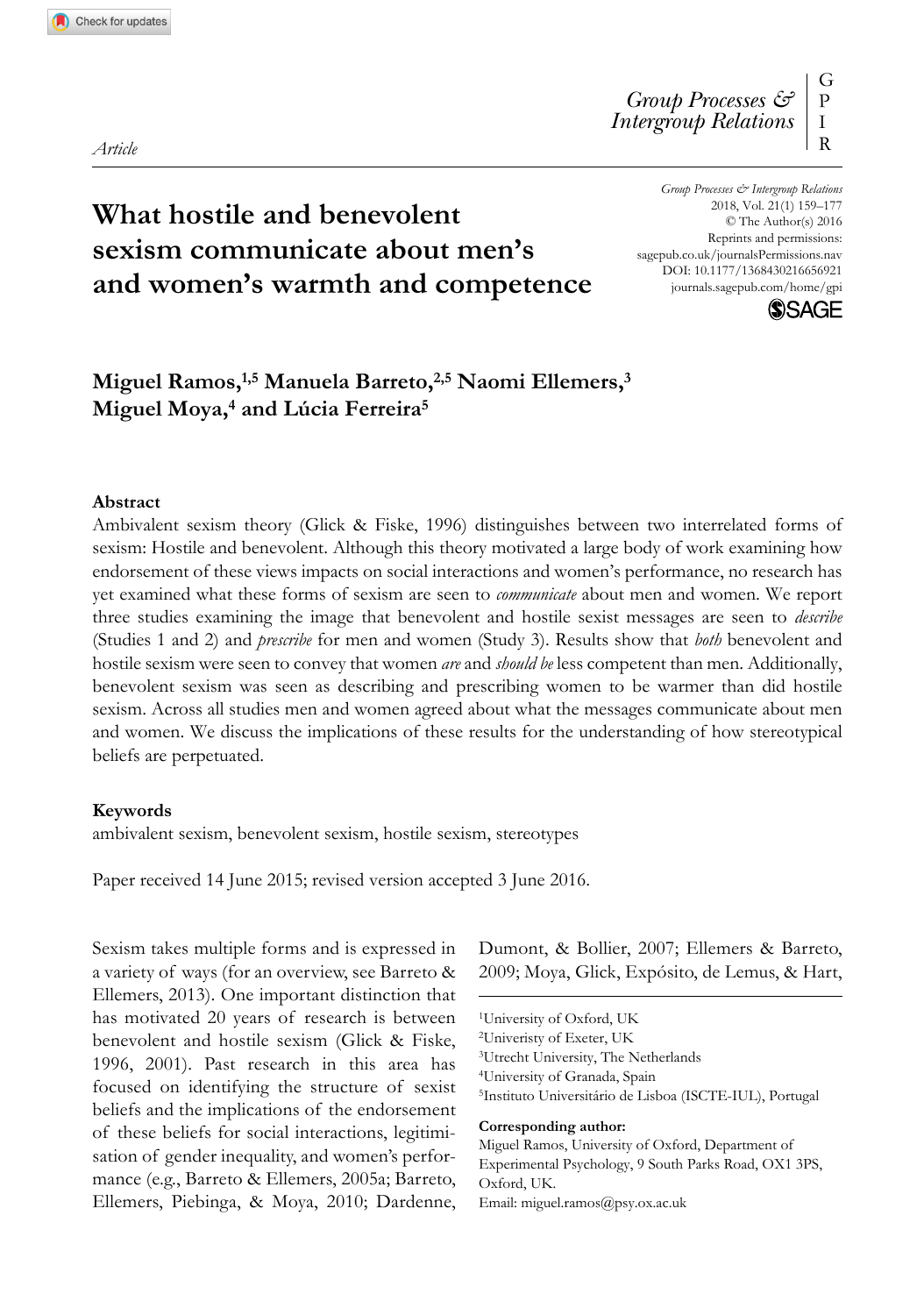2007; Rudman & Heppen, 2003; Zaikman & Marks, 2014). Extending existing insights on these forms of sexism, our current focus is on examining how these are *interpreted*. That is, we aim to assess what benevolent and hostile sexism communicate about how men and women are *likely* to be, as well as what they *should* be. Understanding how these beliefs are interpreted, and specifically what they are seen to communicate about how men and women *are* and *should be*, provides important insights that further our understanding of how gender stereotypes are perpetuated. Indeed, the perpetuation of gender stereotypes and prejudices stems in part from what they are seen to communicate, and the extent to which this is recognised as problematic.

#### **Benevolent and Hostile Sexism**

Ambivalent sexism theory (Glick & Fiske, 1996) proposes that benevolent and hostile sexism both derive from the same ideal of women as primary caretakers. They express this ideal, however, in different ways. Benevolent sexism is positive in tone and generally consists of the exaltation of women who conform to traditional gender roles (e.g., mothers; e.g., Glick, Diebold, Bailey-Werner, & Zhu, 1997). By contrast, hostile sexism has a negative tone and consists of antagonism towards women who challenge the status quo by behaving in nontraditional ways (e.g., career women). While, across nations and cultures, hostile sexism consistently emerges as unidimensional, benevolent sexism comprises three components: Heterosexual intimacy, complementary gender differentiation, and protective paternalism (Glick et al., 2000). Heterosexual intimacy consists of the view of women as necessary romantic partners for men, whilst complementary gender differentiation emphasises the belief that women have unique desirable traits, such as purity and enhanced moral sensibility. In turn, protective paternalism consists of the belief that, as superior and more powerful beings, men have the responsibility to provide for and to protect women.

Despite their different tones, both benevolent and hostile sexism have clear negative consequences for women. For example, the more individuals endorse either form of sexism, the more they endorse other sexist beliefs (Glick & Fiske, 1996, 2001; Masser & Abrams, 1999). In addition, both types of sexist views have been associated with sexual harassment (Fiske & Glick, 1995; Pryor, Giedd, & Williams, 1995), blaming of rape victims (Viki & Abrams, 2002), and blaming survivors of domestic violence (Glick, Sakalli-Ugurlu, Ferreira, & Souza, 2002).

Overall, ambivalent sexism theory proposes that both benevolent and hostile sexism beliefs help maintain gender roles (Glick & Fiske, 1996, 2001). This happens through a system of rewards and punishments, specifically, through positive attitudes and behaviours towards women who comply with traditional gender stereotypes (benevolent sexism) and negative attitudes and behaviours towards women who do not (hostile sexism). In this paper we expand this view by arguing that individuals who endorse benevolent and hostile sexist beliefs contribute to the maintenance of gender stereotypes because when voicing these beliefs they directly communicate expectations and prescriptions about men and women that are in line with those stereotypes. That is, gender stereotypes are communicated and reinforced when sexist beliefs are expressed.

## **What do Benevolent and Hostile Sexism Communicate?**

Although ambivalent sexism theory provides a framework for understanding how sexist beliefs emerge from gender roles and gender stereotypes (for a recent review, see Glick & Fiske, 2011), it does not theorise what sexist beliefs communicate. We address this gap by investigating how hostile and benevolent sexism are interpreted—specifically, what they are seen to communicate about men's and women's competence and warmth.

Although ambivalent sexism theory does not make assertions about how individuals might interpret the expression of hostile or benevolent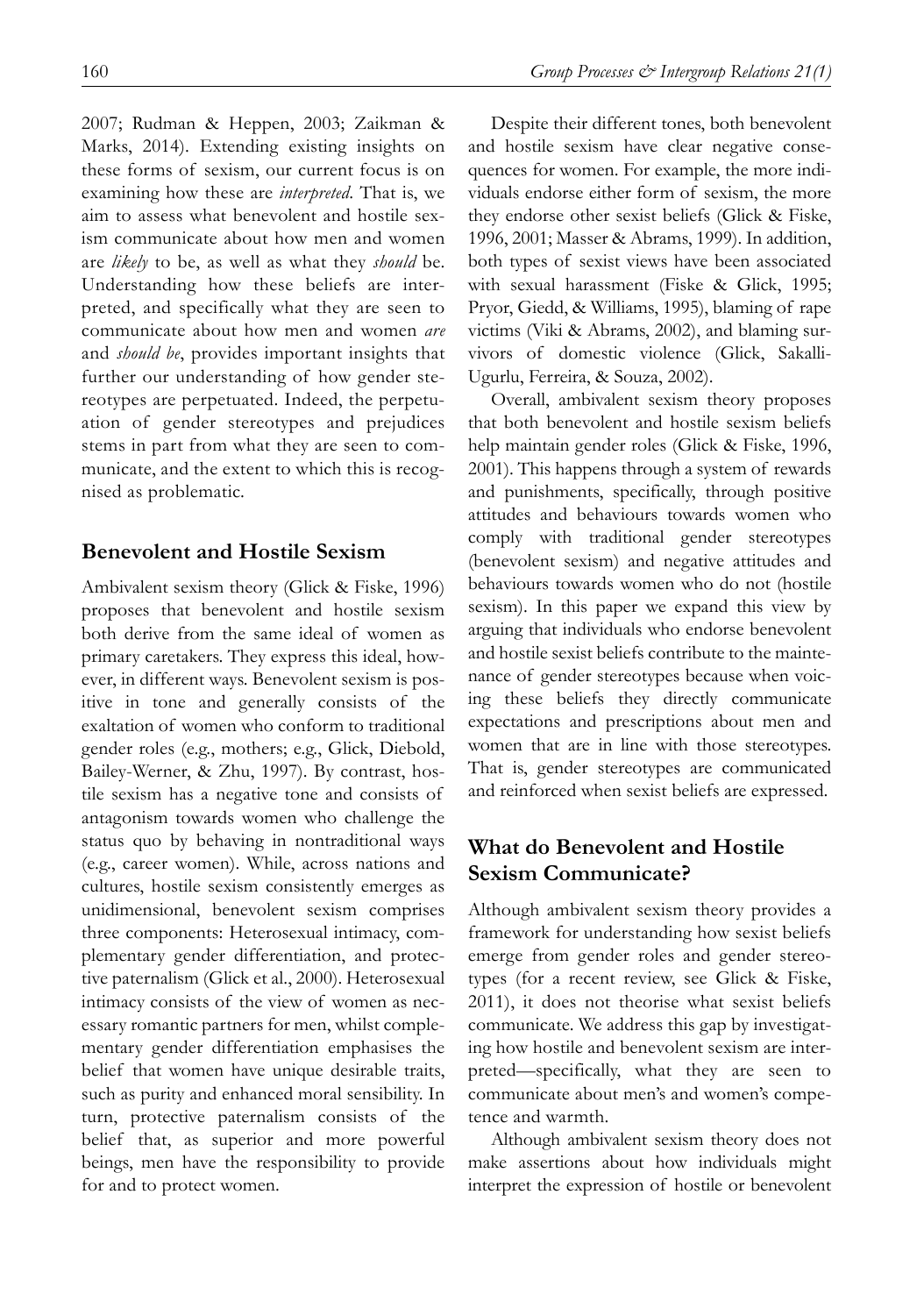sexism, research in this area does provide evidence relevant to our current analysis. First, men and women tend to be more accepting of benevolent sexism than of hostile sexism, finding benevolent statements less sexist, more flattering of women, and more justified (Barreto & Ellemers, 2005b; Bohner, Ahlborn, & Steiner, 2010; Jost & Kay, 2005; Kilianski & Rudman, 1998; Moya et al., 2007; Swim, Mallett, Russo-Devosa, & Stangor, 2005). Additionally, people express less displeasure when they encounter benevolent than hostile sexism (Barreto & Ellemers, 2005a; Becker & Wright, 2011). In line with ambivalent sexism theory's proposition that benevolent sexism has a more positive tone, this suggests that men and women detect some differences between these two forms of sexism, perceiving benevolent sexism more positively than hostile sexism.

However, precisely what images of men and women these types of sexism communicate is still unclear. In line with the centrality of warmth and competence both within ambivalent sexism theory (Glick & Fiske, 1996) and the stereotype content model (Fiske, Cuddy, Glick, & Xu, 2002; for a review, see Cuddy, Fiske, & Glick, 2008), we examine this issue by investigating what benevolent and hostile sexism are seen to communicate regarding how warm and how competent men and women are or should be. With regard to warmth, we propose that benevolent sexism is perceived to communicate a view of women as particularly warm, both relative to men and relative to how hostile sexism depicts women, which might explain why benevolent sexism is typically accepted. Indeed, benevolent sexism primarily describes traditional women as warm and caring, whereas hostile sexism expresses hostility towards nontraditional women, who are characterised as aggressive or overly assertive (Glick et al., 1997). Further support for this argument can be found by having a close inspection to the specific items of the Ambivalent Sexism Inventory (ASI; Glick & Fiske, 1996). For example, benevolent sexism items tap directly into the notion that women are warmer relative to men (e.g., "Women, compared to men, tend to have a superior moral sensibility"). In contrast, hostile sexism items may suggest that women can be cold (e.g., "Women are too easily offended") or deceiving and manipulative (e.g., "Once a woman gets a man to commit to her, she usually tries to put him on a tight leash"). As such, these two forms of sexism are likely to be seen to communicate drastically different views of women along the warmth dimension, with benevolent sexism portraying women as warmer than men (Hypothesis 1) and also portraying women as warmer than hostile sexism does (Hypothesis 2).

Whilst we expected both forms of sexism to communicate different views about men's and women's warmth, we expected benevolent and hostile sexism to portray women as similarly incompetent, relative to men. Although benevolent sexist messages stress women's morality and sociability, and do not make direct statements about competence, research shows that when communicators omit information on a particular dimension (warmth or competence), perceivers infer that targets lack the omitted characteristic (Kervyn, Bergsieker, & Fiske, 2012). It is thus likely that benevolent sexist messages are seen to portray women as incompetent. At the same time, hostile sexist messages describe women as undeserving of the same social status as men and competence is a central status defining dimension (Fiske et al., 2002). As in our previous hypothesis, an inspection of the items in the Ambivalent Sexism Inventory provides further support to our argument. Specifically, the benevolent sexism items suggest that women need men's protection and provision (e.g., "Women should be cherished and protected by men"), which implies that women cannot take care of themselves independently and are less competent relative to men. This notion is also suggested by some hostile sexism items (e.g., "Women exaggerate problems they have at work"), conveying the idea that women are less able and competent.<sup>1</sup> It is thus possible that both types of sexism are seen to communicate a view of women as relatively incompetent, compared to men (Hypothesis 3).

These hypotheses focus on what sexism might be seen to communicate about how women *are* (descriptive stereotypes). However, gender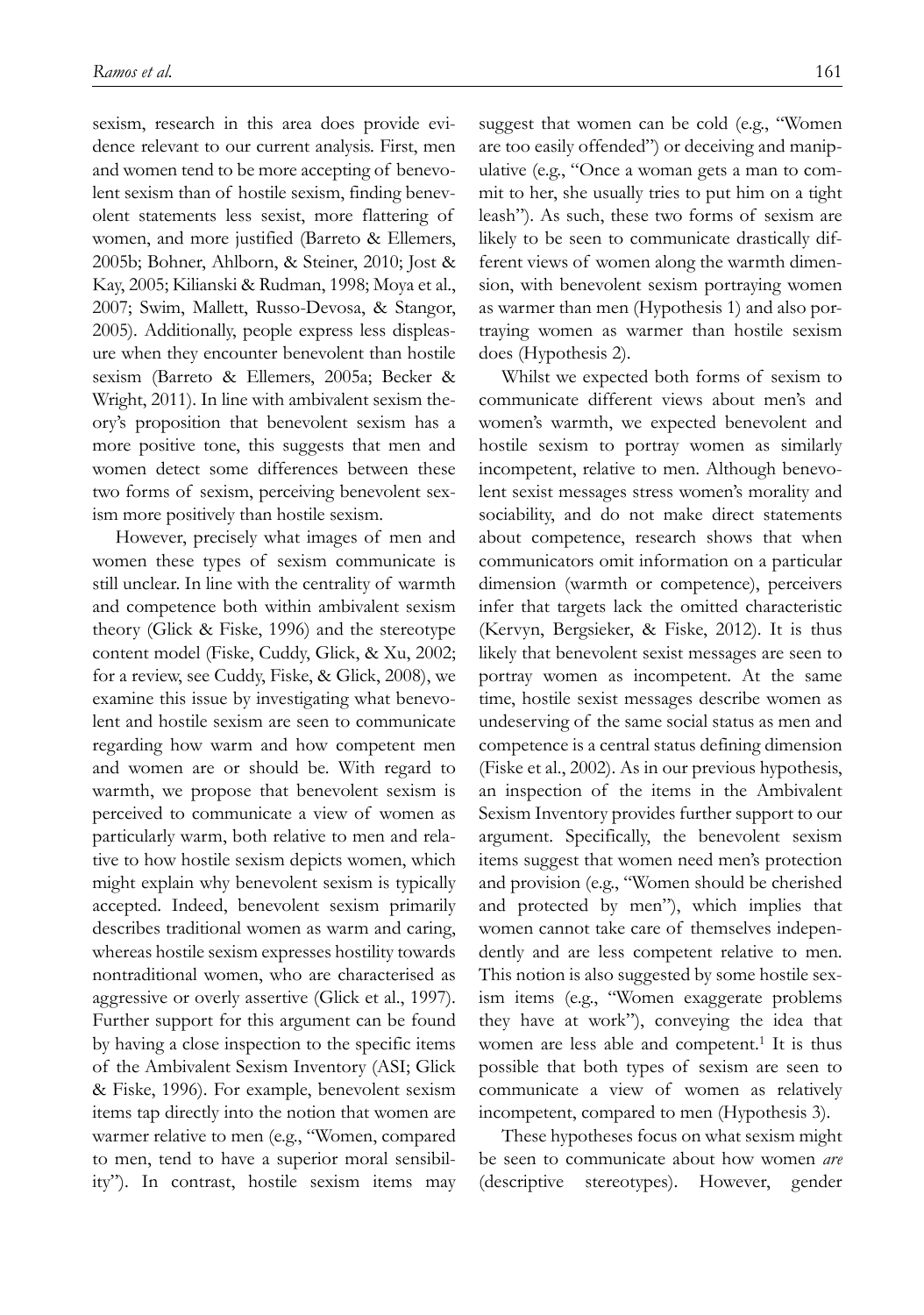stereotypes and prejudicial beliefs carry both descriptive and prescriptive information (e.g., Rudman & Glick, 2008), but predicting what sexism communicates about how women *should be* (prescriptive stereotypes) is not as straightforward. On the one hand, whilst benevolent sexism is based on the underlying ideal of women as warm and caring, both benevolent and hostile sexism involve the idea that women are not particularly competent. However, it is unclear whether both clearly communicate that this is how women should be. In particular, by expressing a view of women as oversensitive and submissive, hostile sexism might succeed in transmitting the idea that women *should be* warm, but this may be better achieved by benevolent sexism that does so more directly. As such, we expected that benevolent sexism (because it expresses warmth specifically and does so more directly) should convey the view that women *should be* warmer than men (Hypothesis 4). The view that women *should be* warm should also be communicated more strongly by benevolent sexism than by hostile sexism (Hypothesis 5). Consistent with the overall sexist idea that women are less able than men, we also expected both forms of sexism to communicate that women *should be* less competent than men (Hypothesis 6).

Finally, because benevolent and hostile sexism are primarily targeted at women, research has typically devoted more attention to them. However, little is known about how (and whether) men are portrayed by benevolent and hostile sexism messages. Thus, given the dearth of research on what sexism towards women implies for men, we did not raise any specific predictions regarding what these forms of sexism might be seen to communicate about men.

## **The Present Research**

We tested these predictions across three experimental studies. Specifically, male and female participants read a text composed either out of benevolent sexist statements or out of hostile sexist statements. Subsequently, participants described what impressions these texts

communicate about men and women along a list of traits diagnostic of warmth and competence, akin to those commonly used in the literature (e.g., Fiske et al., 2002). Hypotheses 1 to 3 (descriptive stereotypes) were tested in Studies 1 and 2. Study 3 focused on perceptions of what these different types of sexism communicate about how women should be (prescriptive stereotypes; Hypotheses 4 to 6). Since this research focuses on what views of men and women participants perceive to be *communicated* by specific sexist messages, rather than assessing their own views about men and women, we did not expect participants' gender to affect their responses.

## **Study 1**

In this study we tested our hypotheses with a broad sample of participants from the general public. Participants read a set of statements reflecting either benevolent or hostile sexism, and subsequently indicated what these statements communicated about men and women across a range of traits diagnostic of warmth and competence.

## *Method*

*Design and participants.* The study followed a 2 (sexism condition: benevolent sexism vs. hostile sexism) x 2 (participant gender: men vs. women) x 2 (target gender: male vs. female) x 2 (dimension: warmth vs. competence) mixed factorial ANOVA where sexism condition and participant gender were between-participants factors, and target gender and dimension had repeated measures. A convenience sample comprising a total of 93 participants (50 males and 43 females) living in a large urban area in Portugal took part in the study. Their age ranged from 16 to 64 years  $(M = 29.04$ ,  $SD = 10.23$ . Although we did not register their occupation or marital status, participants held a wide range of work and relational experiences.

*Procedure.* This was an online study for which participants were recruited using a snowball sampling technique. The study was introduced as an investigation into gender relations in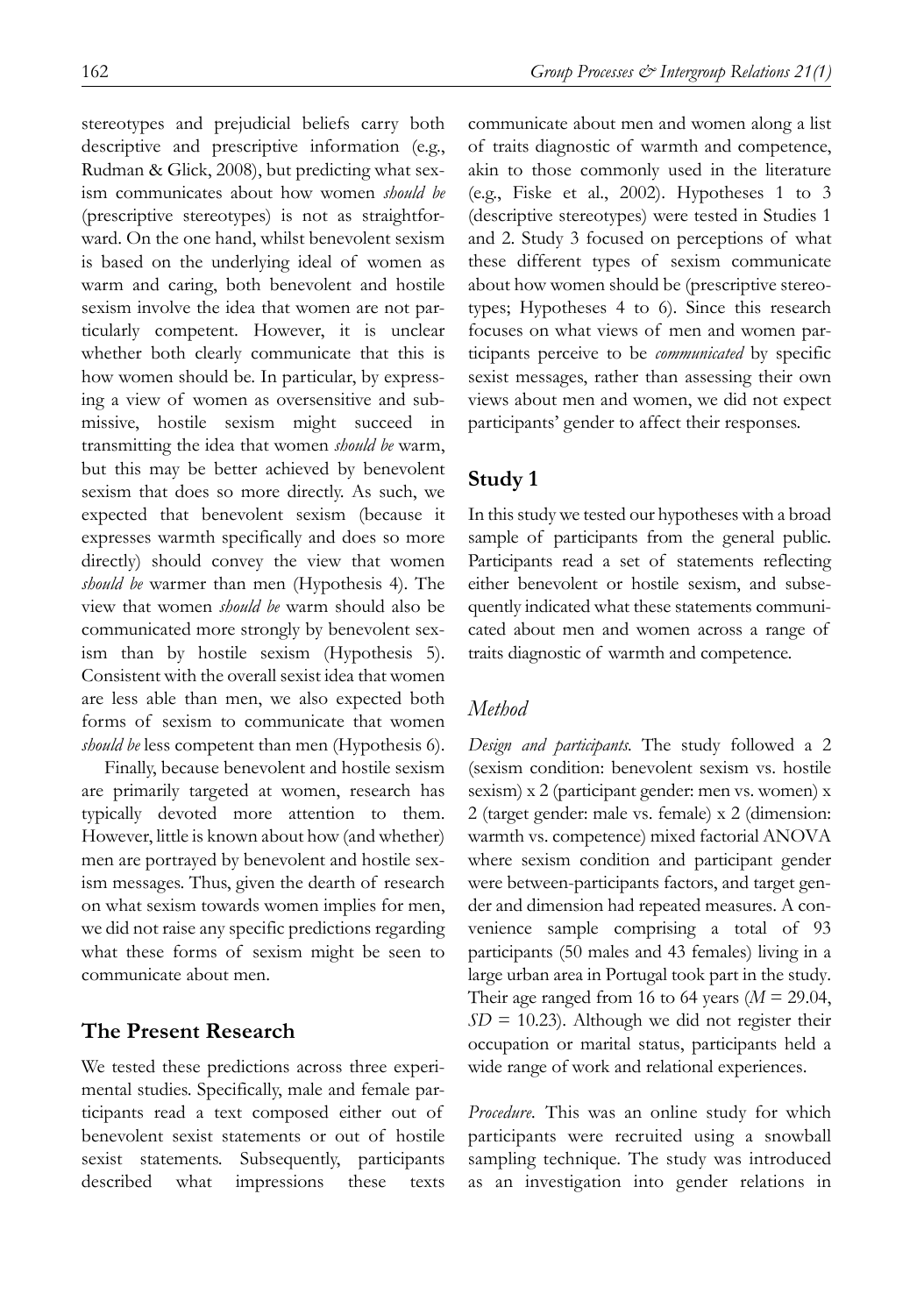today's society. Participants were asked to read an initial text containing our manipulations. This brief text consisted of items from the Ambivalent Sexism Inventory (ASI; Glick & Fiske, 1996). Participants read items either from the Benevolent Sexism subscale or from the Hostile Sexism subscale. Items were selected to represent each of the components of benevolent and hostile sexism. Before reading the specific benevolent or hostile sexism messages, all participants read: "The following text communicates something about men and women. We would like to ask you to read the text carefully and answer the questions below." In the *benevolent sexism* condition, participants read:

Many people believe that no matter how accomplished he is, a man is not truly complete as a person unless he has the love of a woman. Every man ought to have a woman whom he adores. On the other hand, women should be cherished and protected by men. A good woman should be set on a pedestal by her man. This is true because many women have a quality of purity that few men possess. Moreover, women, compared to men, tend to have a superior moral sensibility.

In the *hostile sexism* condition, they read:

Many people believe that women are too easily offended. Most women interpret innocent remarks or acts as being sexist. On the other hand, most women fail to appreciate fully all that men do for them. Women exaggerate problems they have at work and when they lose to men in a fair competition, they typically complain about being discriminated against. It is also true that women seek to gain power by getting control over men.2

Participants were randomly allocated to one of the two conditions.

*Dependent measures.* After reading the text, participants were asked to think about the image that is conveyed regarding how men and women are

(i.e., descriptive stereotypes). They were presented with the following instructions:

Please think carefully about the image of women [men] that is communicated by the text you have just read. You can turn the page and read again in case you need. Now please indicate what these messages communicate about what women [men] **are**. Remember that in this task we are not asking about your opinion about women [men], we are instead interested in knowing the extent to which the text communicates what women [men] **are**.

Bold was used intentionally for emphasis. Participants then indicated, on a range of attributes, to what extent the message communicates an image of men and women as warm (honest, sincere, trustworthy, moral, friendly, nice, affectionate, and sociable) and as competent (competent, capable, efficient, and intelligent).3,4 Each participant rated men and women separately on these attributes using a 7-point scale (1 = *not at all*, 7 = *completely*). Thus, in our analysis we differentiate between participant gender and target gender (i.e., the gender being rated on the different attributes). The order in which participants made ratings for men or for women was counterbalanced. These attributes formed reliable measures of warmth and competence of men ( $\alpha_{\text{warm}}$ ) .84,  $\alpha_{\text{competence}} = .91$ ) and women ( $\alpha_{\text{warmth}} = .91$ ,  $\alpha_{\text{connectence}} = .93$ .

### **Results**

We started by conducting a 2 (sexism condition: benevolent sexism vs. hostile sexism) x 2 (participant gender: male vs. female) x 2 (target gender: male vs. female) x 2 (dimension: warmth vs. competence) mixed factorial ANOVA where the first two factors were between-participants and the last two were within-participant factors. The order in which participants made ratings for men and women did not have any reliable effects on the dependent variables. Therefore, for simplicity, analyses reported here collapse across order.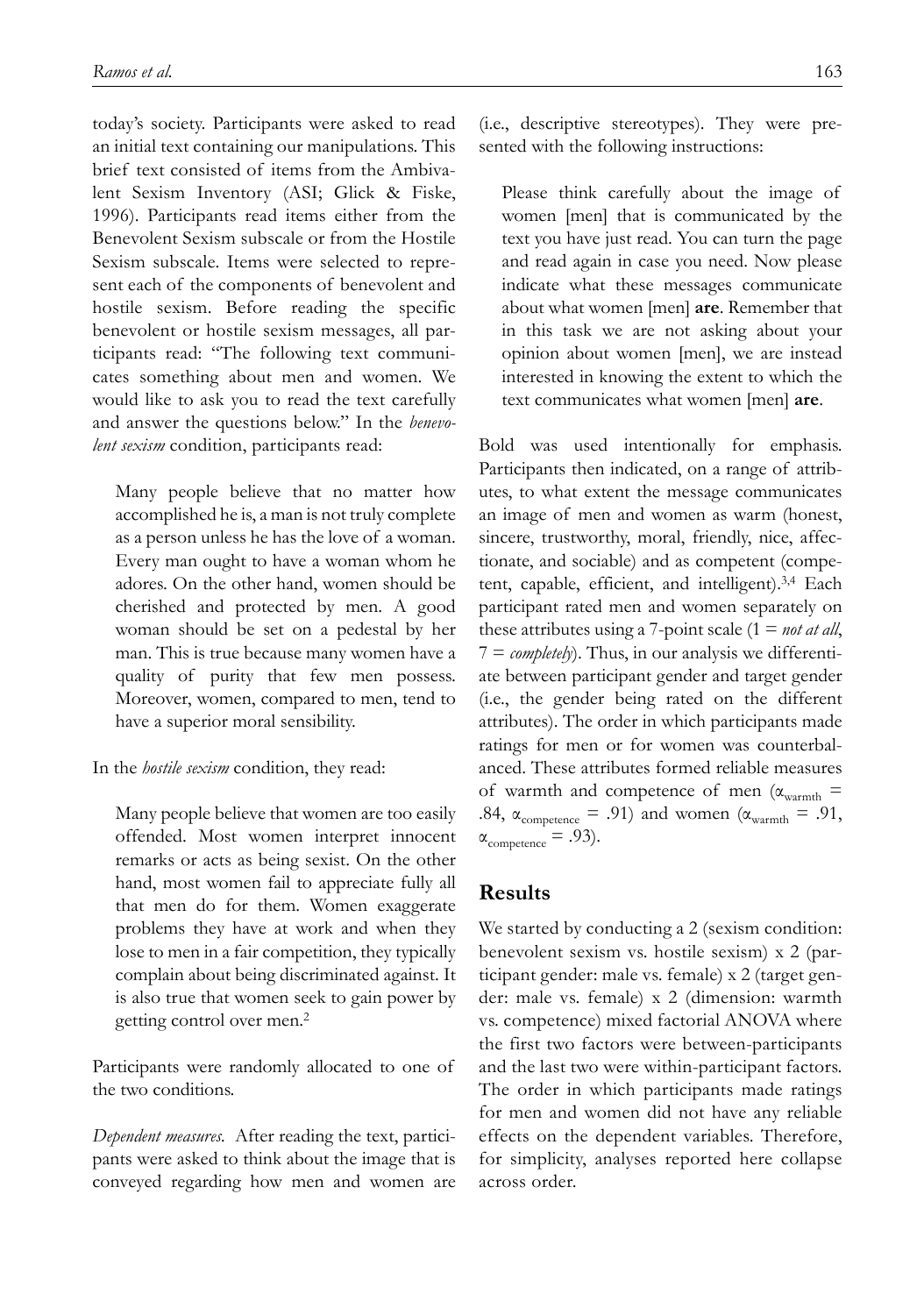| Sexism    | <i>W</i> armth     |                         | Competence        |                 |
|-----------|--------------------|-------------------------|-------------------|-----------------|
|           | Views about women  | Views about men         | Views about women | Views about men |
| <b>BS</b> | 5.41 $(0.13)^{b}$  | 4.75(0.13) <sup>a</sup> | 5.23(0.15)        | 5.17(0.15)      |
| HS        | 4.08 $(0.13)^{a*}$ | 4.42 $(0.13)^{a*}$      | 4.44(0.16)        | 4.78(0.16)      |

**Table 1.** Study 1: What do the messages communicate about men's and women's warmth and competence?

*Note*. BS = benevolent sexism; HS = hostile sexism. Means with different superscripts differ significantly at  $p < .050$ . Superscripts with asterisk indicate that means differ at  $p = .085$ .

Results revealed a main effect of dimension which was qualified by a reliable two-way interaction between dimension and target's gender,  $F(1, 88) = 6.21, p = .014, \eta_p^2 = .034$ . *T* tests revealed that the texts were seen to convey an image of men as more competent  $(M = 5.00;$  $SD = 1.07$  than warm  $(M = 4.61; SD = 0.88)$ ,  $t(88) = 5.50, p = .020, \eta_p^2 = .015$ . There were no other reliable effects with this interaction, *t*s(88) < 2.89 and *p*s > .089. Furthermore, the analysis showed a three-way interaction between dimension, type of sexism, and target gender,  $F(1, 88) =$ 6.25,  $p = .013$ ,  $\eta_p^2 = .034$ . There were no other reliable effects, *F*s < 3.85, *p*s > .050. Importantly, no effects involving participant's gender were revealed, suggesting that men and women agreed about what the different forms of sexism communicate about men and women. We decomposed this complex interaction by examining lower order effects per dimension.

*What do the messages communicate about warmth?* A 2 (sexism condition: benevolent sexism vs. hostile sexism) x 2 (participant gender: male vs. female) x 2 (target gender: male vs. female) mixed factorial ANOVA with sexism condition and participant gender as between-participants factors and with repeated measures on target gender was conducted on ratings of warmth. Results revealed a significant two-way interaction of target's gender and type of sexism,  $F(1, 89) = 8.84$ ,  $p = .004$ ,  $\eta_p^2$ = .090 (see Table 1). There were no other reliable effects, *F*s < 0.07, *p*s > .796. Consistent with Hypothesis 1, the benevolent sexist text was seen to communicate the view that women are warmer  $(M = 5.41; SD = 0.13)$  than men  $(M = 4.75; SD =$ 0.13),  $t(89) = 12.22$ ,  $p = .001$ ,  $\eta_p^2 = .065$ . We predicted increased perceptions of warmth to be unique for benevolent sexism. In line with this prediction, hostile sexist statements did not enhance perceptions of women as warm. In fact, although only marginally, the hostile sexism condition was seen to communicate the view that women are less warm  $(M = 4.08; SD = 0.13)$  than men (*M* = 4.42; *SD* = 0.13), *t*(89) = 3.01, *p* = .085,  $\eta_{\rm p}^2$  = .017. Although this pattern was not predicted, it is consistent with the notion that hostile sexism specifically addresses women who give priority to professional competence over other life domains, making them seem relatively cold. Also, in line with Hypothesis 2, *t* tests showed that the benevolent sexist text was seen to communicate a view of women as warmer  $(M = 5.41; SD = 0.13)$ than the hostile sexist text  $(M = 4.08; SD = 0.13)$ ,  $t(89) = 47.76$ ,  $p < .001$ ,  $\eta_p^2 = .212$ . There were no differences in what both texts communicated about men,  $t(89) = 2.84$ ,  $p = .129$ ,  $\eta_p^2 = .016$ .

*What do the messages communicate about competence?* A 2 (sexism condition: benevolent sexism vs. hostile sexism) x 2 (participant gender: male vs. female) x 2 (target gender: male vs. female) mixed factorial ANOVA with sexism condition and participant gender as between-participants factors and with repeated measures on target gender was conducted on ratings of competence. Results revealed no reliable effects,  $Fs \leq 3.61$ ,  $ps \geq .060$ , suggesting that all messages were seen to communicate similar levels of competence for men and for women. This is not what we anticipated according to the reasoning underlying Hypothesis 3. One possibility was that this study was somewhat underpowered. To clarify this finding, further evidence was sought in Study 2 with a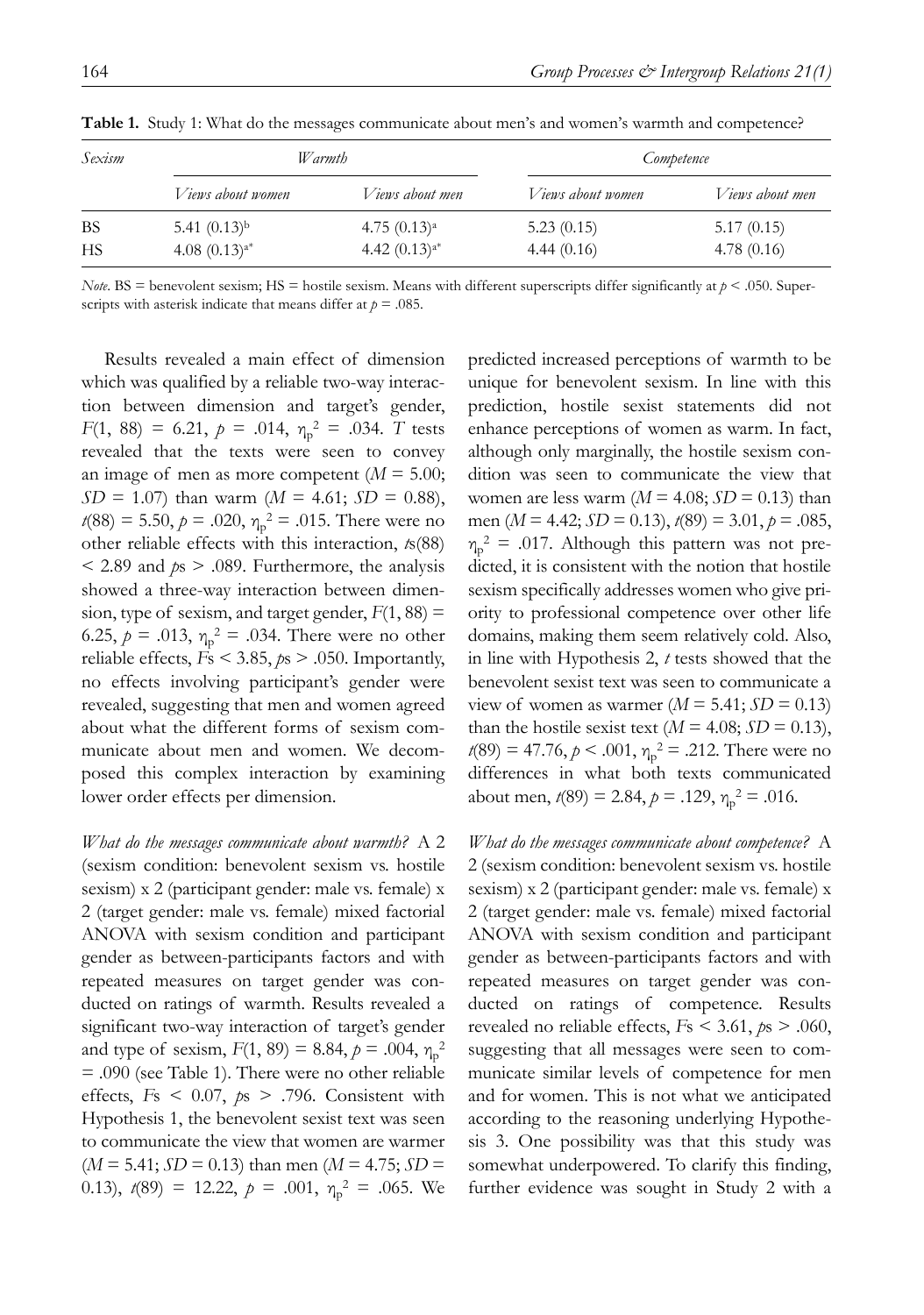larger sample and by performing a meta-analysis of this effect across all our studies (see Study 3's discussion where we provide a meta-analysis that supports the expected effect).

#### *Discussion*

In the aforementioned analyses our analytical approach was twofold. We examined differences between what the sexist messages communicate about men or women, as well as differences on what a specific message communicates about women comparing to men. This strategy proved to be important given that it allows to clarify some of the null effects predicted and observed in our data. As such, our analyses showed that benevolent sexism communicates a view of women as warmer than men, whereas this was not the case for hostile sexism, which actually communicated a view of women as (marginally) less warm than men (Hypothesis 1). Also, benevolent sexism was seen to communicate a view of women as warmer than hostile sexism (Hypothesis 2). This is consistent with the reasoning underlying ambivalent sexism theory (Glick & Fiske, 1996), namely that benevolent sexism idealises women as warm and hostile sexism punishes women who deviate from this ideal.

This study did not support Hypothesis 3, namely that both forms of sexism would be seen to convey that women are less competent than men. Nevertheless, consistent with our general line of reasoning, it was found that across the board participants perceived the sexist messages to communicate a view of men as more competent than warm, while this was not the case for women. This finding provides some indirect support to Hypothesis 3 by revealing that competence is perceived as typical for men and not for women.

Overall, Study 1 suggests that both types of sexism convey the view that men are competent, but they differ on whether they portray women as warm (benevolent sexism) or cold (hostile sexism). To our knowledge, this study is the first to provide direct empirical evidence for these ideas. Finally, the different texts were not seen to differ in the views they communicate about men. It is important to note that, as predicted, male and female participants agreed about what the different forms of sexism communicated.

#### **Study 2**

Study 2 aimed to replicate Study 1's findings and to compare these with the simultaneous expression of benevolent and hostile sexism (ambivalent sexism). The ambivalent sexism condition was included so we could compare whether the combination of benevolent and hostile forms of sexism—commonly found among men and women—communicates aspects of both types of sexism, or is dominated by one or the other. This is particularly important because (a) benevolent sexism's subjectively positive message might be dominated by hostile sexism's antagonistic and more direct messages, and because (b) an ambivalent sexism condition perhaps resembles more what people find in their everyday lives as both benevolent and hostile sexism tend to work in tandem (Glick & Fiske, 1996).

Study 1's hypotheses were maintained, such that benevolent (but not hostile) sexism was expected to convey the view that women are warmer than men (Hypothesis 1); compared to hostile sexism, benevolent sexism was expected to convey the belief that women are warmer (Hypothesis 2); and both benevolent and hostile sexism were expected to communicate the belief that women are less competent than men (Hypothesis 3).We did not expect participants' gender to have an effect on their responses.

#### *Method*

*Design and participants.* The study followed a 3 (sexism condition: benevolent sexism vs. hostile sexism vs. ambivalent sexism) x 2 (participant gender: male vs. female) x 2 (target gender: male vs. female) x 2 (dimension: warmth vs. competence) mixed factorial ANOVA with sexism condition and participant gender as betweenparticipants factors and repeated measures on the last two factors. A total of 137 university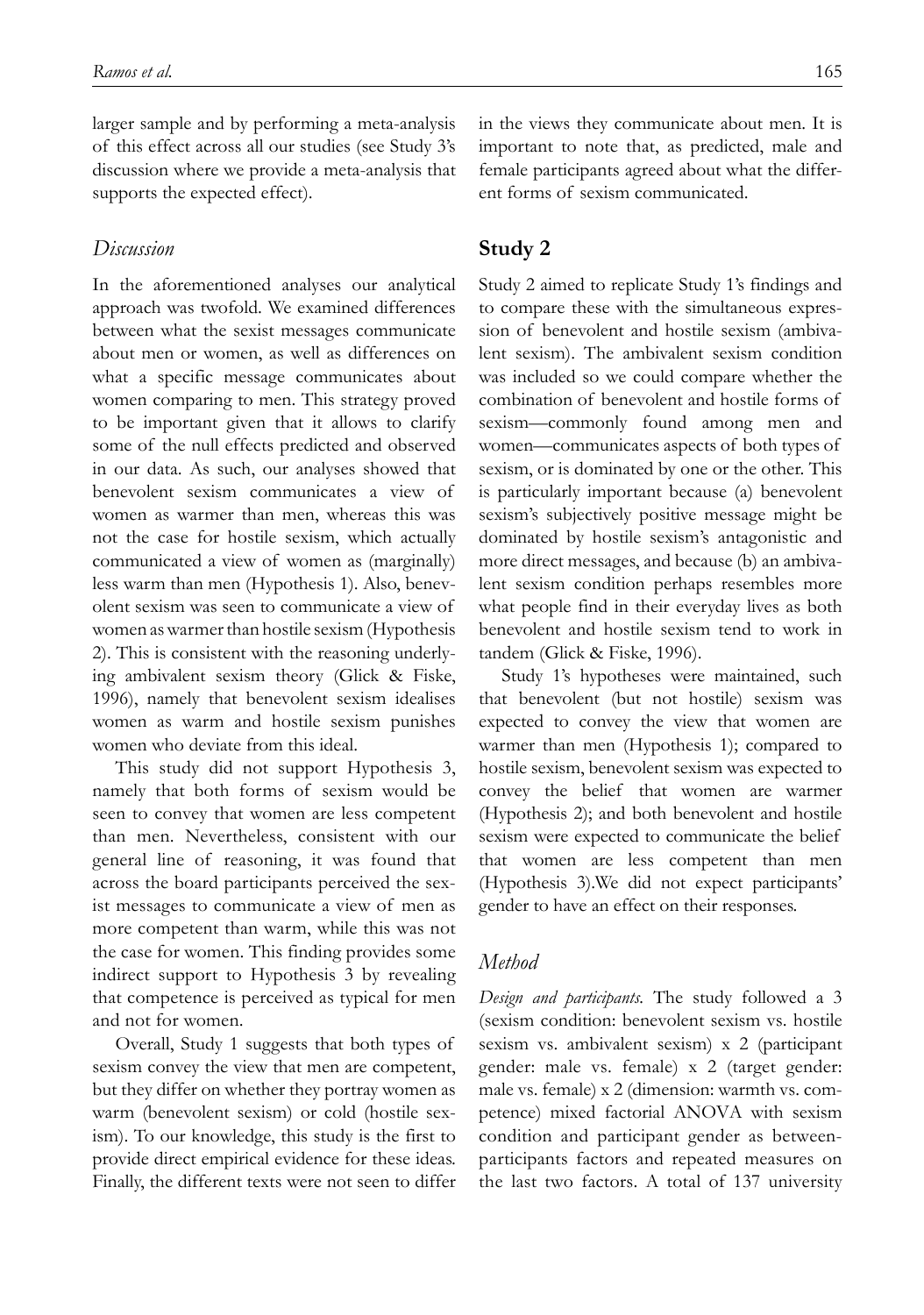students (62 males and 75 females) took part in the study. Their age ranged from 18 to 54 years  $(M = 26.78, SD = 8.66)$ .

*Procedure.* Participants were recruited on and around the campus of a large university in Portugal and were asked to fill in a paper and pencil questionnaire about gender relations in today's society. We followed the same procedure as in Study 1 and randomly allocated participants to read items from ASI's Benevolent Sexism subscale, the Hostile Sexism subscale, or both (ambivalent sexism). All the instructions and the texts for the *benevolent* and *hostile sexism conditions* were those previously used in Study 1. For the *ambivalent sexism* condition we combined statements from both benevolent and hostile sexism conditions. The length of the text was kept the same as in the other conditions. Participants read:

Many people believe that no matter how accomplished he is, a man is not truly complete as a person unless he has the love of a woman. On the other hand, women should be cherished and protected by men. This is true because many women have a quality of purity that few men possess. However, women exaggerate problems they have at work and when they lose to men in a fair competition, they typically complain about being discriminated against. Women are too easily offended.

*Dependent measures.* Participants indicated to what extent each text communicated a view of men and women as warm and competent on the same attributes used in Study 1. These measures were reliable for male ( $\alpha_{\text{warmth}} = .92$ ,  $\alpha_{\text{competence}} = .94$ ) and female targets ( $\alpha_{warmth} = .95$ ,  $\alpha_{connected} = .94$ ).

#### *Results*

We first conducted a 3 (sexism condition: benevolent sexism vs. hostile sexism vs. ambivalent sexism) x 2 (participant gender: male vs. female) x 2 (target gender: male vs. female) x 2 (dimension: warmth vs. competence) mixed factorial ANOVA

with sexism condition and participant gender as between-participants factors and with repeated measures on the last two factors. We did not find any order effects and, again, for simplicity of presentation, collapsed across this variable in further analyses. Also, as in Study 1, there were no effects of participant gender.

The analyses revealed a main effect of dimension which was qualified by a two-way interaction between dimension and target gender, *F*(1, 131)  $=$  37.25,  $p \le 0.001$ ,  $\eta_p^2 = 0.124$ . Participants perceived all messages to describe men as more competent  $(M = 5.35, SD = 0.10)$  than women  $(M = 4.53, SD = 0.10), t(131) = 59.20, p < .001,$  $\eta_p^2$  = .057. In addition, participants saw all messages as describing that men are more competent  $(M = 5.35, SD = 0.10)$  than warm  $(M = 4.60,$  $SD = 0.10$ ,  $t(131) = 43.85$ ,  $p < .001$ ,  $\eta_p^2 = .042$ . The analysis also revealed a three-way interaction between dimension, target gender, and type of sexism,  $F(2, 131) = 11.14, p < .001, \eta_p^2 = .078$ . No other effects were reliable, all *F*s < 2.39 and *p*s > .123. As in Study 1, we decomposed the three-way interaction by dimension.

*What does sexism communicate about warmth?* A 3 (sexism condition: benevolent sexism vs. hostile sexism vs. ambivalent sexism) x 2 (participant gender: male vs. female) x 2 (target gender: male vs. female) mixed factorial ANOVA with sexism condition and participant gender as between-participants factors, and with repeated measures on target gender was conducted on ratings of warmth. This analysis revealed only a reliable interaction between target gender and type of sexism,  $F(2, 131) = 21.85, p < .001, \eta_p^2 = .250$ (see Table 2). There were no other reliable effects,  $F_s$  < 0.09,  $p_s$  > .777.

We further examined this effect with tests for the specific hypothesised contrasts. Consistent with Hypothesis 1, *t* tests indicated that the benevolent sexist text was seen to communicate a view of women as warmer  $(M = 5.74; SD = 0.18)$ than men ( $M = 4.49$ ;  $SD = 0.17$ ),  $t(131) = 26.02$ ,  $p \leq 0.001$ ,  $\eta_p^2 = 0.090$ ; whereas the hostile sexist text was seen to communicate a view of women as less warm  $(M = 3.63; SD = 0.17)$  than men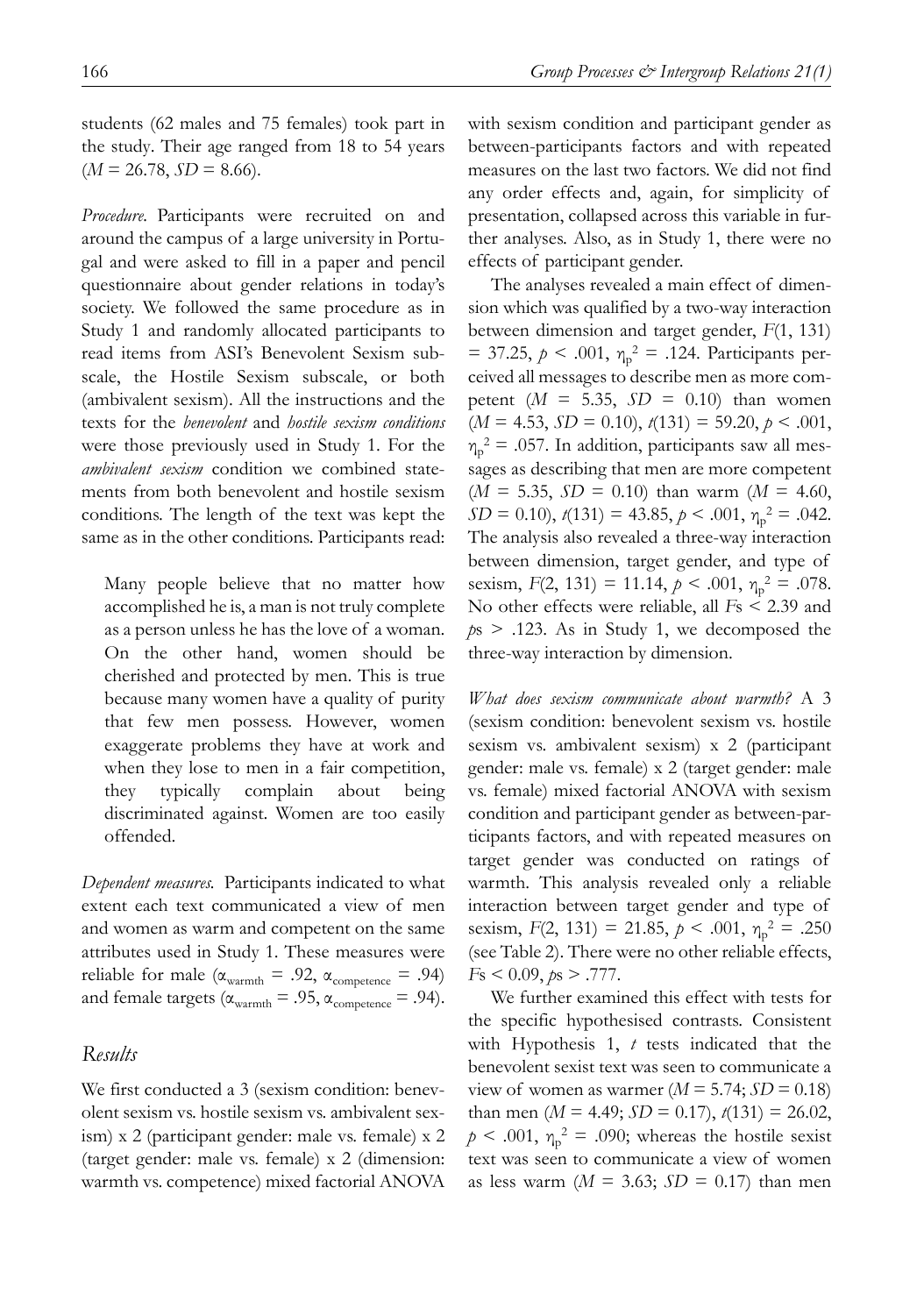| Sexism | <i>W</i> armth    |                   | Competence        |                 |
|--------|-------------------|-------------------|-------------------|-----------------|
|        | Views about women | Views about men   | Views about women | Views about men |
| BS     | $5.74(0.18)^c$    | 4.49 $(0.17)^{b}$ | 5.02(0.22)        | 5.57(0.18)      |
| НS     | $3.63(0.17)^a$    | 4.71 $(0.16)^{b}$ | 4.05(0.20)        | 5.30(0.16)      |
| AS     | 4.56 $(0.16)^{b}$ | 4.61 $(0.15)^{b}$ | 4.53(0.20)        | 5.20(0.16)      |

**Table 2.** Study 2: What do the different types of sexism communicate about how warm and competent men and women are?.

*Note*. BS = benevolent sexism; HS = hostile sexism; AS = ambivalent sexism. Means with different superscripts differ significantly at  $p < .050$ .

 $(M = 4.71; SD = 0.16), t(131) = 22.08, p < .001,$  $\eta_p^2$  = .078. There were no differences between what the ambivalent sexist text communicates about men and women's warmth,  $t(131) = 0.07$ ,  $p = .799$ ,  $\eta_p^2$  < .001. Moreover, and in line with Hypothesis 2, the benevolent sexist text was seen to communicate a view of women as warmer than the hostile sexism text,  $t(131) = 79.07$ ,  $p \leq .001$ ,  $\eta_p^2 = .232$ . Ratings in the ambivalent sexism condition were in between the other sexism conditions, that is, ambivalent sexism communicated a view of women as less warm than the benevolent sexist text,  $t(131) = 25.71$ ,  $p < .001$ ,  $\eta_p^2 = .089$ ; but warmer than the hostile sexist text,  $t(131) = 17.05$ ,  $p < .001$ ,  $\eta_p^2 = .061$ . Ratings of what the texts communicated about men's warmth were relatively low across the board and did not differ across conditions, all *t*s(131) < 0.85 and *p*s > .361.

*What does sexism communicate about competence?* A 3 (sexism condition: benevolent sexism vs. hostile sexism vs. ambivalent sexism) x 2 (participant gender: male vs. female) x 2 (target gender: male vs. female) mixed factorial ANOVA with sexism condition and participant gender as between-participants factors, and with repeated measures on target gender was conducted on ratings of competence. Consistent with Hypothesis 3, results revealed a significant main effect of target gender, suggesting that all messages were seen to communicate a view of men as more competent  $(M = 5.35; SD = 0.10)$  than women (*M* = 4.53; *SD* = 0.12), *F*(1, 131) = 28.91, *p* < .001,  $\eta_{\rm p}^2$  = .181. There were no other reliable effects, *F*s < 2.00, *p*s > .139.

#### *Discussion*

Overall, Study 2's findings replicate and extend Study 1's results. Consistent with our previous findings, benevolent sexism was seen to communicate a view of women as warmer than men, whereas this was reversed in the hostile sexism message, which was seen to communicate a view of women as less warm than men (Hypothesis 1). Also, benevolent sexism was seen to communicate a view of women as warmer than hostile sexism (Hypothesis 2). Taken together, results supported Hypothesis 3 in showing that all sexist messages communicate a view of women as less competent than men.

This study extended our previous results by showing that ambivalent sexism, rather than being dominated by either hostile or benevolent sexist views, appeared to portray an image of women which lies in between the other conditions. That is, ambivalent sexism was seen to communicate a view of women as less warm than benevolent sexism, but warmer than hostile sexism. In another way, while benevolent sexism (and to a lesser extent ambivalent sexism) was seen to communicate a view of women as warm but incompetent (relative to men), hostile sexism was seen to communicate a view of women as both relatively incompetent and cold. That is, ambivalent sexism projected an image of women that is neither dominated by benevolent nor by hostile sexism, but instead consisted of a tempered version of the two. Again, male and female participants agreed about what the different forms of sexism communicate, and views about men did not depend on type of sexism.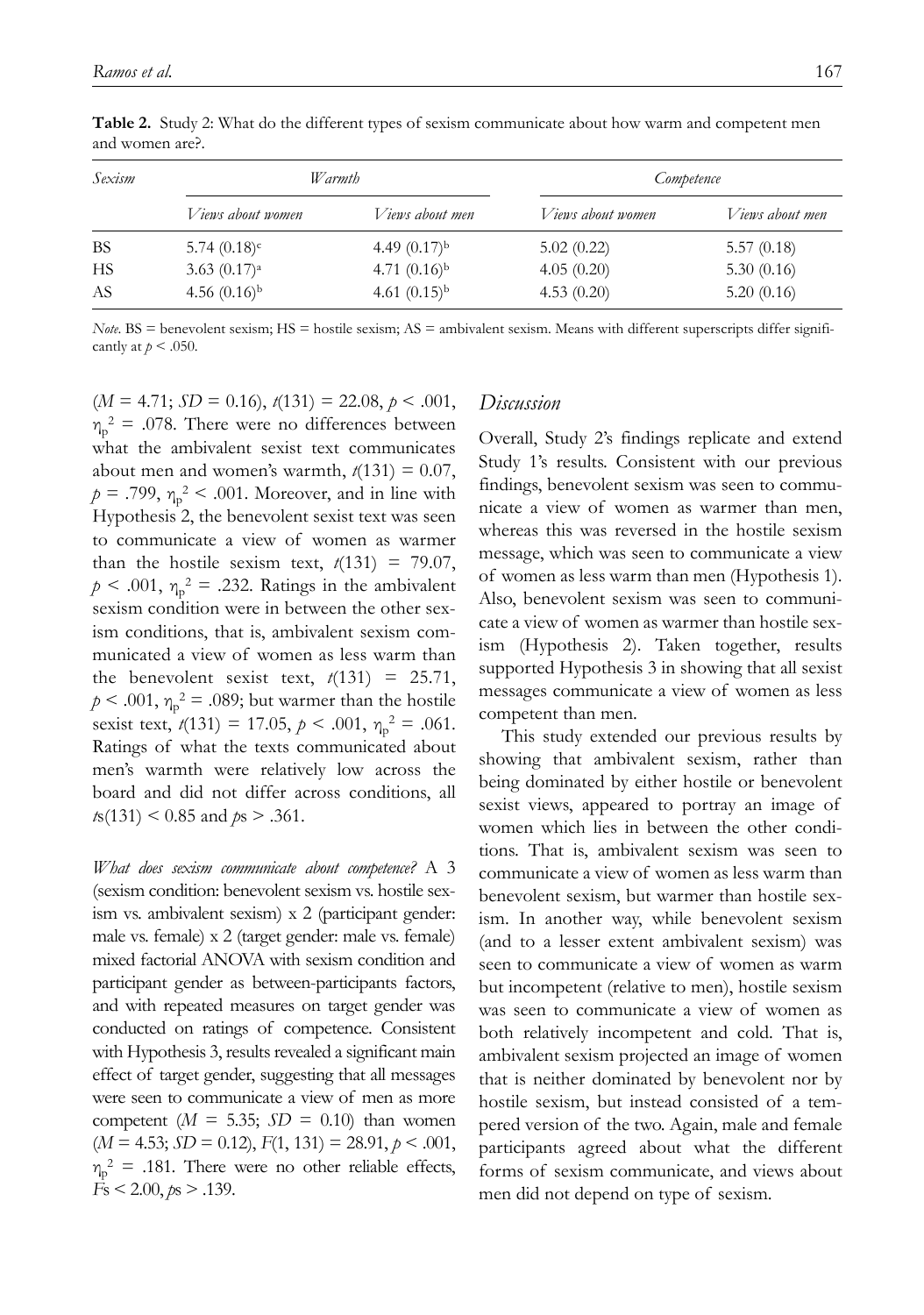#### **Study 3**

In this study we maintained the design and measures of our previous studies. However, while in our previous studies participants indicated what the texts communicate about men and women at a *descriptive* level, in Study 3 participants indicated what they thought the text communicates in terms of *prescriptive* implications for men and women (i.e., what they should be like). In this study, we tested whether our previous findings would also hold when examining what the different forms of sexism communicate about what men and women *should be*. In particular, we examined whether hostile sexism succeeds in transmitting the view that women should be warm, or whether this is better achieved by benevolent sexism, which does so more directly. As such, in this study, we predicted that benevolent sexism (because it expresses warmth more directly) would convey the view that women *should be* warmer than men (Hypothesis 4). The view that women *should be* warm should be communicated more strongly by benevolent sexism than hostile sexism (Hypothesis 5). Finally, it would appear relatively safe to expect that both hostile and benevolent sexism would communicate the belief that women *should be* less competent than men (Hypothesis 6).

As in Study 2, Study 3 also included an ambivalent sexism condition to examine what ambivalent sexism is seen to prescribe for men and women with regard to warmth and competence. Given the dearth of research in this area, we did not have specific predictions for the patterns to be expected in the ambivalent sexism condition. We anticipated that the different forms of sexism would not have an effect on their prescriptions for men. Again, we did not anticipate differences between men's and women's responses.

#### *Method*

*Design and participants.* The study followed a 3 (sexism condition: benevolent sexism vs. hostile sexism vs. ambivalent sexism) x 2 (participant gender: men vs. women) x 2 (target gender: male vs. female) x 2 (dimension: warmth vs. competence) mixed factorial ANOVA with sexism condition and participant gender as between-participants factors, and with repeated measures on the last two factors. A total of 111 university students (43 males and 68 females) from a large university in Portugal took part in the study. Their age ranged from 18 to 55 years ( $M = 24.93$ ;  $SD = 7.01$ ).

*Procedure.* This study followed the same procedure as Studies 1 and 2, except for the way in which the dependent variables were presented (see following lines). Participants were university students who had not been recruited to any of our previous studies and were invited to fill in a paper and pencil questionnaire. They were randomly allocated to one of the experimental conditions.

*Dependent measures.* After reading the text and taking a moment to think about it, participants indicated the extent to which they thought that the text communicates that men and women *should be* warm and competent on the same items used in our previous studies. This procedure is identical to that of Gill (2004) who asked participants to rate in a number of traits "what ideal women should be like" with the goal of capturing the prescriptive content of stereotypes. This idea is also supported by other research focusing on how children interpret gender stereotype-related questions. Specifically, this work has shown that just changing a "who is" type of question to a "who should" question is enough to elicit completely different responses (for a meta-analysis of these studies, see Signorella, Bigler, & Liben, 1993). Taken together, these findings show that individuals are sensitive to what might seem like a subtle change in wording, but in fact asking what the messages communicate about what men or women "are" should be understood differently from what men or women "should be."

As such, we provided the following information to all participants:

Please think carefully about the image of women [men] that is communicated by the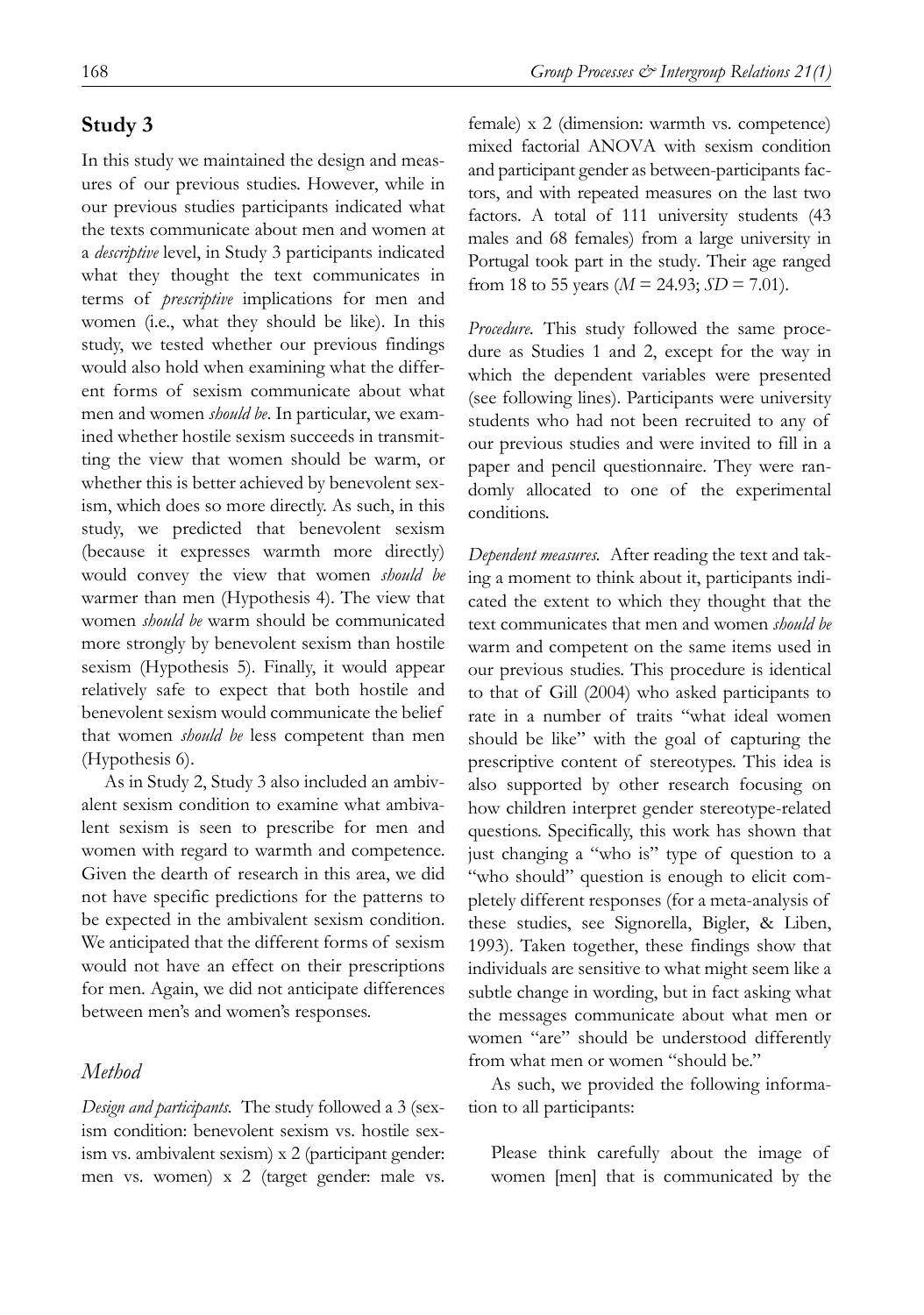text you have just read. You can turn the page and read again in case you need. Now please indicate what these messages communicate about what ideal women [men] **should be** like. Remember that in this task we are not asking about your opinion about women [men], but we are instead interested in knowing the extent to which the text communicates what women [men] **should be like**:

Bold was used intentionally for emphasis. This text was followed by the same list of traits used in Studies 1 and 2.

Again, the order in which participants made ratings of men and women was counterbalanced. These attributes formed reliable measures of warmth and competence for male ( $\alpha_{\text{warmth}} = .89$ ,  $\alpha_{\text{competence}} = .95$ ) and female targets ( $\alpha_{\text{warmth}} = .94$ ,  $\alpha_{\text{competence}} = .94$ ).

#### *Results*

The analysis followed the same analytical procedure as Studies 1 and 2 and started with a 3 (sexism condition: benevolent sexism vs. hostile sexism vs. ambivalent sexism) x 2 (participant gender: male vs. female) x 2 (target gender: male vs. female) x 2 (dimension: warmth vs. competence) mixed factorial ANOVA with sexism condition and participant gender as between-participants factors, and with repeated measures on the last two factors. Again, there were no order effects and thus this variable was not included in the following analyses.

Results showed a marginally significant main effect of dimension which was qualified by a significant two-way interaction between dimension and target gender,  $F(1, 105) = 35.13$ ,  $p < .001$ ,  $\eta_p^2$  = .143. In line with the idealised views of women that underlie benevolent, hostile, and ambivalent sexism, all texts were seen as conveying that men *should be* more competent (*M* = 5.48,  $SD = 0.10$  than women (*M* = 4.64, *SD* = 0.10),  $t(105) = 27.75$ ,  $p < .001$ ,  $\eta_p^2 = .059$ ; that men *should be* more competent than warm (*M* = 4.84,  $SD = 0.10$ ),  $t(105) = 17.37$ ,  $p < .001$ ,  $\eta_p^2 = .038$ ; and that women *should be* more warm ( $\dot{M} = 4.96$ ,

 $SD = 0.10$ ) than competent  $(M = 4.64,$  $SD = 0.10$ ),  $t(105) = 5.34$ ,  $p = .029$ ,  $\eta_p^2 = .011$ .

There were no other reliable effects,  $F<sub>s</sub> < 0.29$ ,  $p<sub>s</sub> > 0.590$ , apart from a three-way interaction between dimension, target gender, and type of sexism,  $F(2, 105) = 7.34$ ,  $p = .001$ ,  $\eta_p^2 =$ .065. Consistent with our previous studies, participants from both sexes agreed about what the different types of sexism communicate about how men and women *should be*. We decomposed the three-way interaction by dimension.

*What does sexism communicate about warmth?* A 3 (sexism condition: benevolent sexism vs. hostile sexism vs. ambivalent sexism) x 2 (participant gender: male vs. female) x 2 (target gender: male vs. female) mixed factorial ANOVA with sexism condition and participant gender as betweenparticipants factors, and with repeated measures on target gender was conducted on ratings of warmth. This analysis revealed a reliable two-way interaction between target gender and type of sexism,  $F(2, 105) = 11.89, p < .001, \eta_p^2 = .184$ (see Table 3). There were no other reliable effects,  $F_s$  < 0.38,  $p_s$  > .366. *T* tests showed that, in line with Hypothesis 4, the benevolent sexist text was seen to communicate the view that women *should be* warmer (*M* = 5.92; *SD* = 0.15) than men  $(M = 5.11; SD = 0.15), t(105) = 15.19, p < .001,$  $\eta_p^2$  = .067. Although we expected this to be different (weaker) in the hostile sexism condition, we were surprised to find that this was actually reversed: That is, the hostile sexist text was seen to communicate the view that women *should be less warm* (*M* = 3.94; *SD* = 0.17) than men (*M* = 4.66;  $SD = 0.17$ ,  $t(105) = 9.00$ ,  $p = .003$ ,  $\eta_p^2 = .041$ . There were no differences in what the ambivalent sexist text was seen to communicate about how warm men and women *should be, t*(105) = 1.37,  $p = .243$ ,  $\eta_p^2 = .006$ .

Finally, in line with Hypothesis 5, the benevolent sexism text was seen to communicate the view that women *should be* warmer than the hostile sexist text,  $t(105) = 77.06$ ,  $p < .001$ ,  $\eta_p^2 = .268$ . Ratings in the ambivalent sexism condition were in between the other sexism conditions such that the ambivalent sexist text was seen to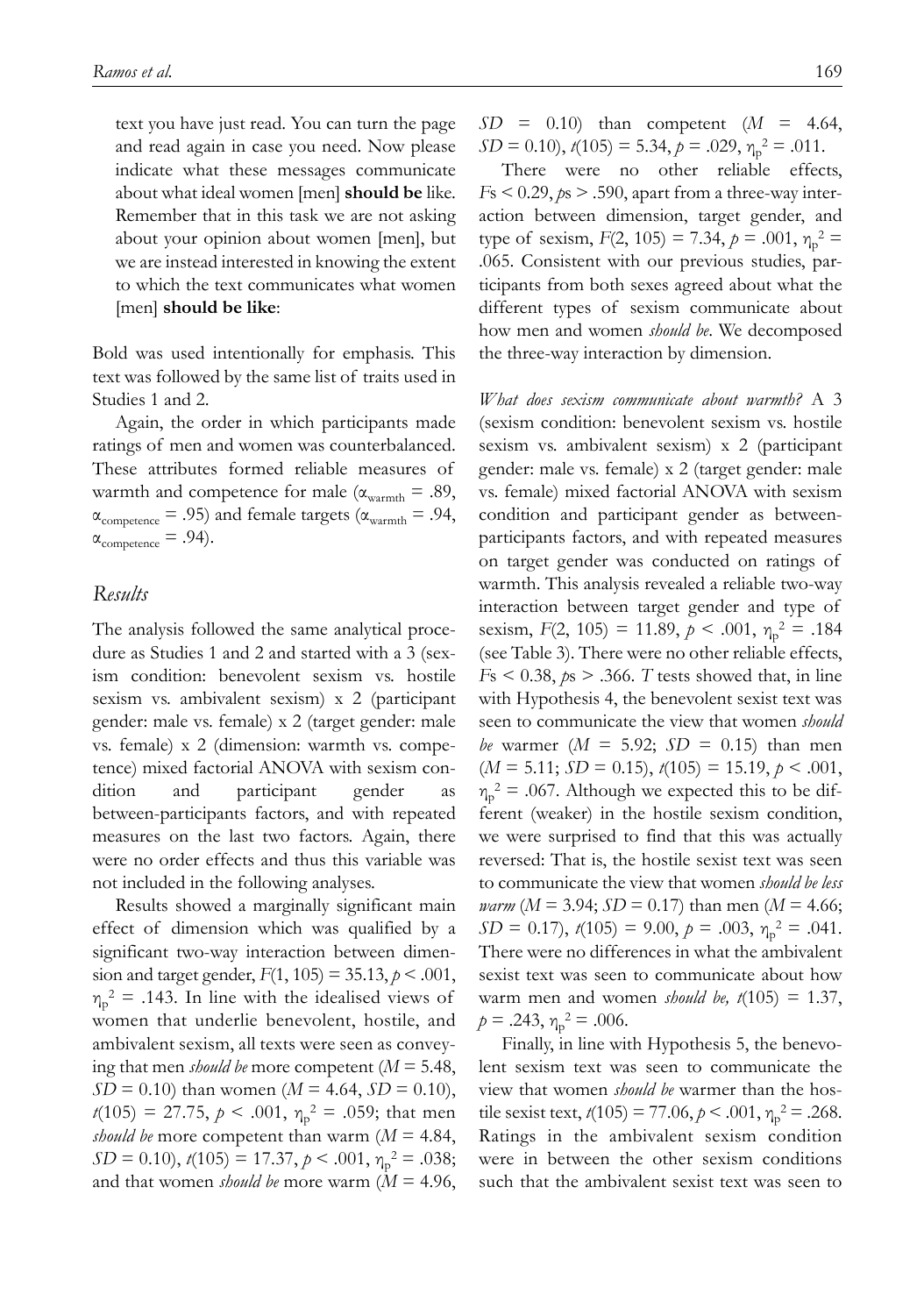| Sexism | Warmth            |                   | Competence        |                 |
|--------|-------------------|-------------------|-------------------|-----------------|
|        | Views about women | Views about men   | Views about women | Views about men |
| BS     | $5.92(0.15)^c$    | 5.11 $(0.15)^{b}$ | 5.11(0.18)        | 5.70(0.18)      |
| HS     | $3.94(0.17)^a$    | 4.66 $(0.17)^{b}$ | 3.94(0.17)        | 5.04(0.21)      |
| AS     | 5.02 $(0.16)^{b}$ | 4.76 $(0.16)^{b}$ | 4.54(0.20)        | 5.70(0.20)      |

**Table 3.** Study 3: What do the different types of sexism communicate about how warm and competent men and women *ought to be*?

*Note*. BS = benevolent sexism; HS = hostile sexism; AS = ambivalent sexism. Means with different superscripts differ significantly at  $p < .050$ .

communicate that women *should be* less warm than the benevolent sexist text,  $t(105) = 17.29$ ,  $p < .001$ ,  $\eta_p^2 = .076$ , but warmer than the hostile sexist text,  $t(105) = 21.61$ ,  $p < .001$ ,  $\eta_p^2 = .093$ . By contrast, ratings of what the texts might communicate about how warm men should be did not differ across conditions, all *t*s(105) < 3.87 and  $p s > .050$ .

*What does sexism communicate about competence?* A 3 (sexism condition: benevolent sexism vs. hostile sexism vs. ambivalent sexism) x 2 (participant gender: male vs. female) x 2 (target gender: male vs. female) mixed factorial ANOVA with sexism condition and participant gender as betweenparticipants factors, and with repeated measures on target gender was conducted on ratings of competence. Results supported Hypothesis 6 and again showed a significant main effect of target gender, which was unqualified by type of sexism. That is, participants indicated that all three texts communicate the view that men *should* be more competent ( $M = 5.47$ ;  $SD = 0.11$ ) than women  $(M = 4.64, SD = 0.12), F(1, 105) = 28.88,$  $p < .001$ ,  $\eta_p^2 = .216$ . There were no other reliable effects, *F*s < 1.25, *p*s > .292.

#### *Discussion*

Parallel to our previous studies on descriptive implications of hostile and benevolent sexist views, in this third study male and female participants agreed on what hostile and benevolent sexism communicate about the way women *should* be. Specifically, we found that exposing participants to benevolent sexism communicates the view that women should be warmer than men (Hypothesis 4). Benevolent sexism also communicated the view that women should be warm, more so than did hostile sexism (Hypothesis 5). In fact, surprisingly, hostile sexism seems to communicate the opposite, that is, that women should be less warm than men. These findings are parallel to those of Studies 1 and 2, where we examined what the sexist texts communicate at the descriptive level. This is not entirely self-evident since describing women as cold is not the same as communicating that this is how they should be. Male and female participants also agreed that benevolent or hostile sexist views communicate that women *should be* less competent than men (Hypothesis 6).

Ratings in the ambivalent sexism condition were again in between the other two conditions, suggesting that the image of men and women communicated by ambivalent sexism is not dominated by either benevolent or hostile sexism but it instead consists of aspects from both benevolent and hostile sexism. Again, type of sexism did not affect how women should be in terms of the competence dimension and also did not affect how men should be both in terms of competence and warmth. This might be taken to suggest that sexist views regard men as the standard against which women are evaluated (see also Hegarty & Pratto, 2001).

*Comparison between Studies 2 and 3.* As predicted, our three studies revealed that the sexist messages communicate identical patterns at both the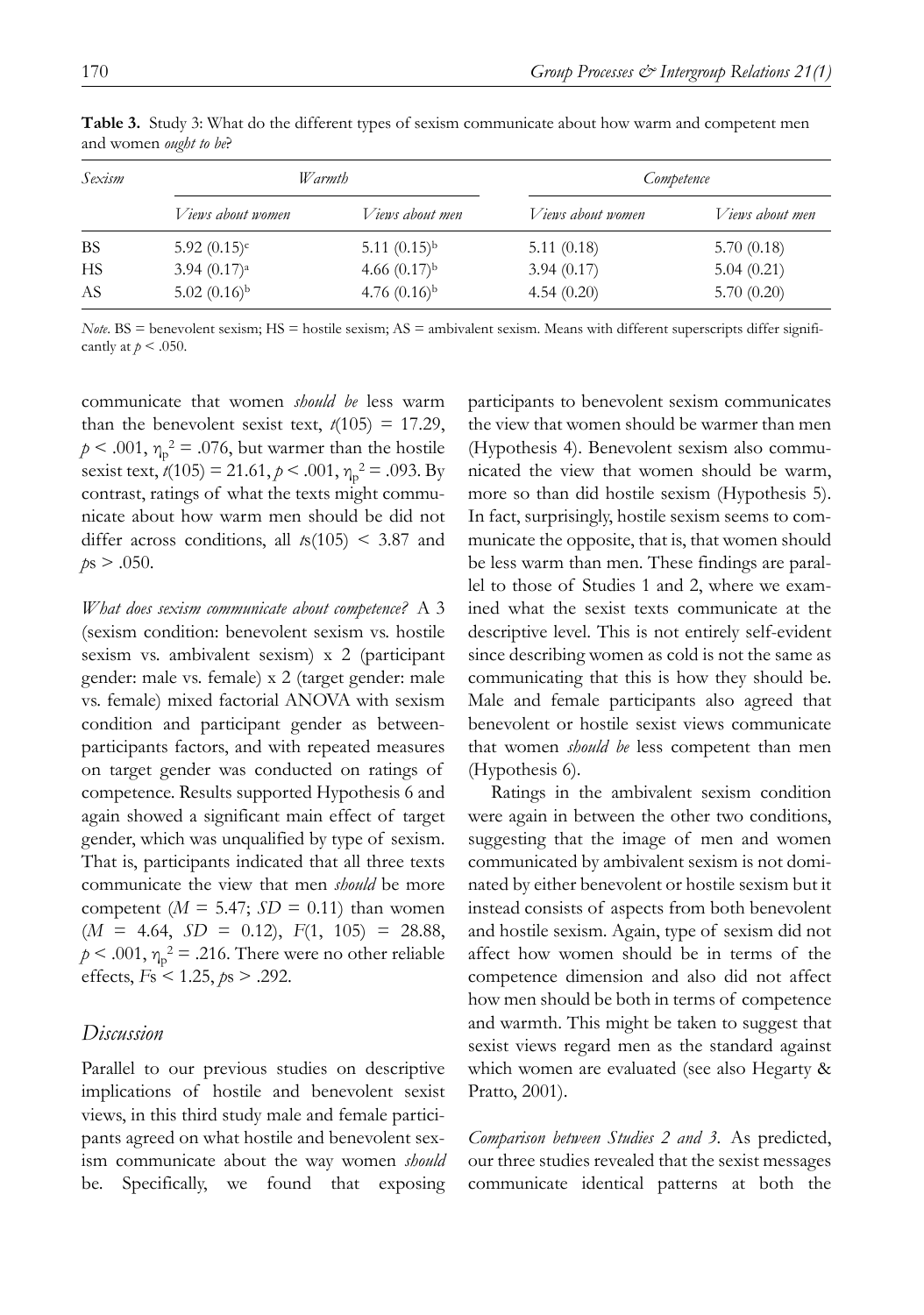descriptive and prescriptive levels. To further test this idea, we performed an additional analysis merging data from Studies 2 and 3. Note that participants in Studies 2 and 3 comprised two independent samples recruited from the same university and are therefore very comparable. Also, both studies had the exact same conditions and measures allowing to successfully merge all data. Because Study 1 differed in the type of sample and also because it did not have the ambivalent sexism condition it was not included in the following analysis.

After merging the data we created a new variable specifying whether participants read the descriptive (Study 2) or prescriptive instructions (Study 3). Merging the two studies resulted in a 2 (study: descriptive vs. prescriptive) x 3 (sexism condition: benevolent sexism vs. hostile sexism vs. ambivalent sexism) x 2 (participant gender: male vs. female) x 2 (target gender: male vs. female) x 2 (dimension: warmth vs. competence) mixed factorial ANOVA with the three first factors as between-participants factors and with repeated measures on the last two factors. The total sample comprised 248 participants (105 males and 143 females;  $M = 25.86$ ;  $SD = 7.84$ ). Results showed that the three-way interaction previously analysed was also reliable in this analysis,  $F(2, 236) = 15.93$ ,  $p < .001$ ,  $\eta_p^2 = .119$ . However, adding the study variable (descriptive vs. prescriptive) to this interaction yielded a nonreliable interaction,  $F(2, 236) = 1.29, p = .276, \eta_p^2 = .011$ , indicating that that there were no differences between what the sexist messages communicate at the descriptive and prescriptive levels.

Of importance, there were some marginal interaction effects with the study variable (descriptive vs. prescriptive). For example, there was a marginal interaction between this variable and target gender, and another interaction with target gender and type of sexism,  $F(1, 236)$  = 3.14,  $p = .078$ ,  $\eta_p^2 = .013$  and  $F(2, 236) = 2.39$ ,  $p = 2.39$  $= .094$ ,  $\eta_p^2 = .020$ . These interactions are not relevant to our hypothesis testing and are therefore not further described here. However, these results suggest that participants responded differently to Studies 2 and 3's descriptive and prescriptive

instructions, which is in line with previous research with similar manipulations and instructions (e.g., Gill, 2004; Signorella, Bigler, & Liben, 1993).

*Meta-analysis.* To further test the robustness of our hypotheses we performed a meta-analysis using a random-effects model to assess the average effect size across studies (Borenstein, Hedges, Higgins, & Rothstein, 2005). For each study we calculated the effect size associated with each hypothesis using Cohen's *d* (Cohen, 1990). Given that Study 1 did not have an ambivalent sexism condition, we only examined the effect sizes of the hypothesis concerning the benevolent and hostile sexist messages. Moreover, Study 3 indicated that the sexist messages communicate the same stereotype content at both the descriptive and prescriptive levels so we collapsed across our initial six hypotheses to have three main hypotheses addressing together what the messages communicate at both the descriptive and prescriptive levels. In the meta-analysis, the hypothesis that benevolent sexism communicates that women *are* and *should be* warmer than men (Hypothesis 1) yielded an average effect size of *d* = 0.56 (*z* = 9.49, *p* < .001, 95% CI [0.1721, 0.9471]). Moreover, the hypothesis that, compared to hostile sexism, benevolent sexism communicates that women *are* and *should be* warm (Hypothesis 2) yielded an average effect size of *d* = 0.66 (*z* = 15.58, *p* < .001, 95% CI [0.2661, 1.0455]). Finally, the hypothesis that both types of sexism communicate that women are and should be less competent than men (Hypothesis 3), yielded an average effect size of  $d = 0.55$  ( $\gamma = 2.05$ ,  $p = .041$ , 95% CI [0.1637, 0.9371]). Overall, the meta-analysis revealed that the comparisons tested by our main hypotheses are all robust and of moderate size.

#### **General Discussion**

In the present research we investigated the views of men and women that are communicated by benevolent and hostile sexism. We examined these views at both the *descriptive* (Studies 1 and 2)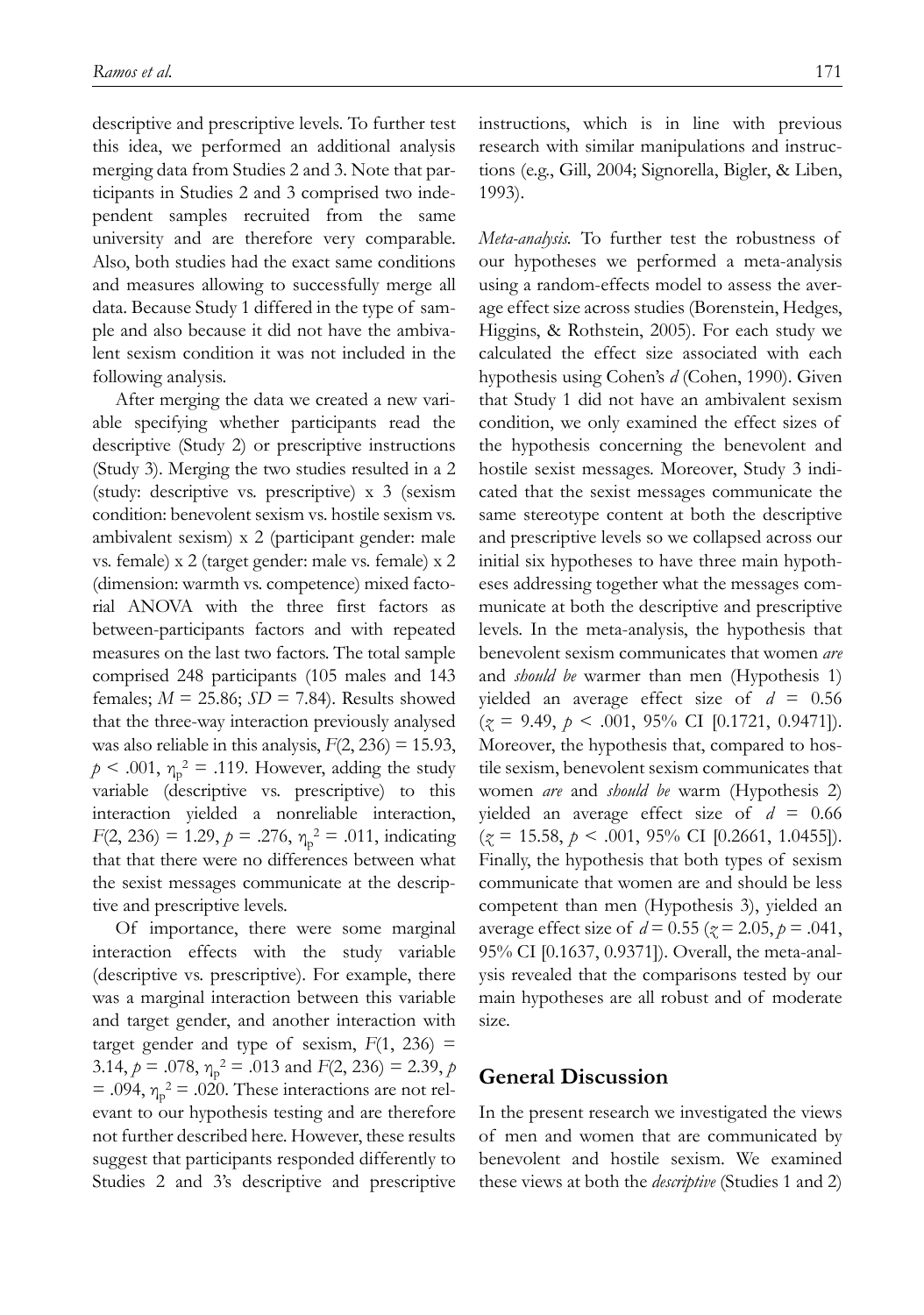and *prescriptive* levels (Study 3). Results showed that the two forms of sexism differed in the extent to which they were seen to communicate warmth. Across the three studies we found that benevolent sexism was consistently seen to portray the view that women *are* (Studies 1 and 2) and *should be* (Study 3) warmer than men in comparison to hostile sexism. Participants, however, generally thought that both benevolent and hostile sexism communicate the view that women *are* (Study 2) and *should be* (Study 3) less competent than men. Extending these findings, Studies 2 and 3 revealed that the views communicated by ambivalent sexism were neither dominated by benevolent nor by hostile sexism. Importantly, male and female participants in our three studies agreed on what the different forms of sexism communicate about both sexes.

Whilst previous work has focused mainly on examining the further implications of sexist beliefs (e.g., for social relations, women's performance, or interpersonal impression formation), in this paper we build on this research by shedding light on what different expressions of sexism *communicate* about men and women. Importantly, our work shows that, compared to hostile sexism, benevolent sexism conveys a particularly warm image of women. This might contribute to explaining why men and women tend to be more accepting of benevolent than of hostile sexism (e.g., Barreto & Ellemers, 2005b; Becker & Wright, 2011; Jost & Kay, 2005; Moya et al., 2007). This subjective positivity might also render benevolent sexism more frequently and uncritically communicated than hostile sexism, further contributing to its important role in perpetuating gender inequalities. Nonetheless, this is not without drawbacks, as it communicates that women are lacking in competence and also that they *should* be less competent than men. To examine this, future research might focus more directly on the communication of sexism across more extended social chains, such as by examining the extent to which different forms of sexism are uncritically communicated within friendship or work groups and also on the consequences this might have for the

development of "local" (or group specific) views about men and women.

Another interesting point relates to the fact that the hostile sexism messages communicated that women *are* and *should be* colder than men. This is in accordance with ambivalent sexism theory's reasoning that hostile sexism punishes nontraditional women (e.g., career women) by expressing hostility against them and characterising women as aggressive or overly assertive (Glick et al., 1997). In doing so, our data shows that hostile sexism punishes nontraditional women by taking away from them the only positive dimension of their stereotype content (i.e., warmth).

Regarding competence, it is remarkable that both forms of sexism communicated the idea that women are and should be less competent than men. This is a particularly novel and interesting finding given that it emerged even though none of the texts explicitly referred to women's competence. Hostile sexism may imply women's lack of competence by describing women's aspirations as unreasonable, but benevolent sexism does not even contain such implications about the performance domain. Indeed, at the same time that benevolent sexism accentuates women's warmth, it omits information about competence. Nevertheless, both types of sexism seem to succeed in communicating the negative beliefs about women's competence from which they derive.

Others before us have shown that emphasising positive stereotypes about devalued groups facilitates the application of negative stereotypes (e.g., Kay, Day, Zanna, & Nussbaum, 2013). It has also been shown that when communicators omit information on a particular attribute, targets are assumed to lack that attribute (Kervyn et al., 2012). Thus, these forms of sexism may imply women's inferior competence precisely because they do not address competence as a relevant attribute of women. Overall, while both forms of sexism communicated a view of women as less competent, benevolent and hostile sexism differed in how they depicted women in terms of warmth. Our work draws on the central tenets of ambivalent sexism theory to empirically demonstrate that this typical focus on competence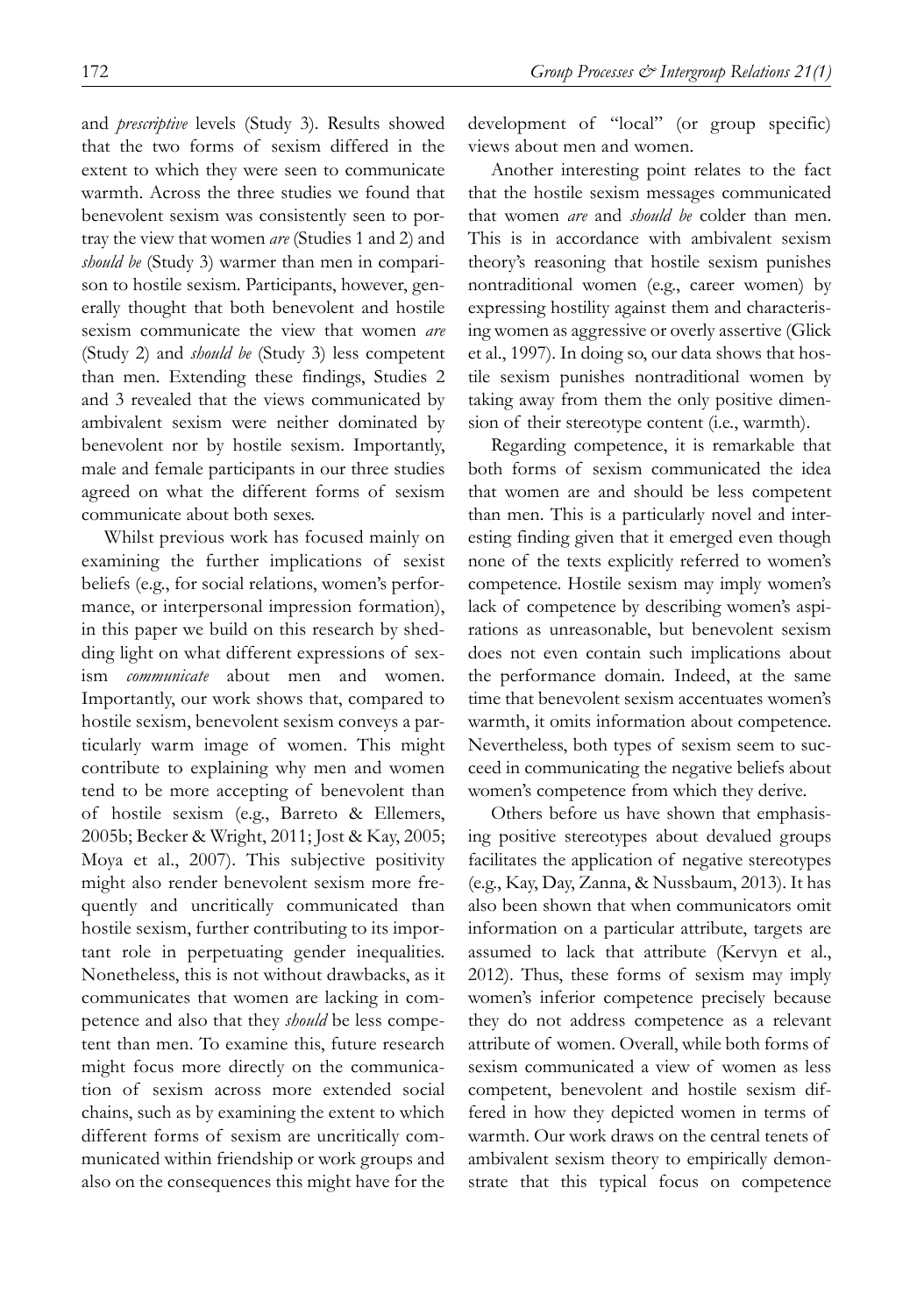neglects an important way in which sexism is communicated and perpetuated—that is, not only as women's inferior competence, but also as women's superior warmth. Although prior research had already shown that sexism involves these beliefs and that this has important consequences for the acceptance and maintenance of traditional gender relations, it had not yet examined whether or how this corresponds to how these sexist beliefs are interpreted, or what they convey.

We further extend previous research by differentiating between what sexism communicates, explicitly assessing and comparing descriptive and prescriptive implications. In Study 3, using the same paradigm and measures as in the first two studies, we found that what benevolent and hostile sexism communicated about how women *should be* is very similar to what they communicated about how women *are*. That is, benevolent sexism was seen to communicate that women should be warm, and did so to a greater extent than hostile sexism. In addition, benevolent and hostile sexism were both seen to communicate that women should be less competent than men. Although it might have been surprising that hostile sexism was viewed to convey that women should be less warm than men, research has shown that the qualities that are ascribed to men and women tend to be closely aligned with those who are required for both (Prentice & Carranza, 2002). As such, descriptive and prescriptive aspects of stereotyping should be closely related and this is what we found in our studies. Moreover, although our focus was not on the direct comparison between descriptive and prescriptive beliefs, the finding that what benevolent and hostile sexism communicate at the prescriptive level closely parallels descriptive implications, suggests another way in which these forms of sexism contribute to the perpetuation of gender inequalities. That is, by consistently transmitting not only how men and women are, but also how they should be, these beliefs provide a set of expectations about men and women, which may have further negative implications, given that individuals violating existent expectations tend to

be the targets of negative treatment (e.g., Biernat, Vescio, & Billings, 1999).

It is also important to note that these different forms of sexism did not differ in what they were seen to communicate about men. Indeed, this is not surprising because benevolent and hostile sexism target the behaviour of women in particular, with men providing the standard point of reference in this context. However, the fact that much can be communicated by omission (as when lack of competence is inferred from empathic merits), or by implication, rendered the examination of what sexism communicates about men highly relevant. Although the types of sexism we examined targeted primarily women, there are forms of sexism that target and derogate men (Glick et al., 2004). It is likely that these latter forms of sexism (towards men) communicate specific views and expectations about men, which future research might wish to examine.

Finally, we did not find effects of participant gender across our studies, that is, men and women agreed about what the different forms of sexism communicate regarding men's and women's warmth and competence. Clearly, this does not mean that men and women are unlikely to differ in how they subjectively experience these forms of sexism (e.g., their consequences for men's and women's self-views, or their personal views of men and women)—that is a question for further research. What this means is that benevolent and hostile sexism communicate rather clear views of men and women regardless of the gender of those exposed to these views.

#### *Limitations and Future Research*

It is important to acknowledge that all studies reported here were conducted in a single cultural context. It would be important to replicate these findings in other contexts. Nevertheless, there is no reason to expect that benevolent and hostile sexism are particularly familiar or relevant in this cultural context. Given past research showing the prevalence of these types of sexism across multiple countries and cultures (e.g., Glick et al., 2000; Glick et al., 2004), there is also no reason to expect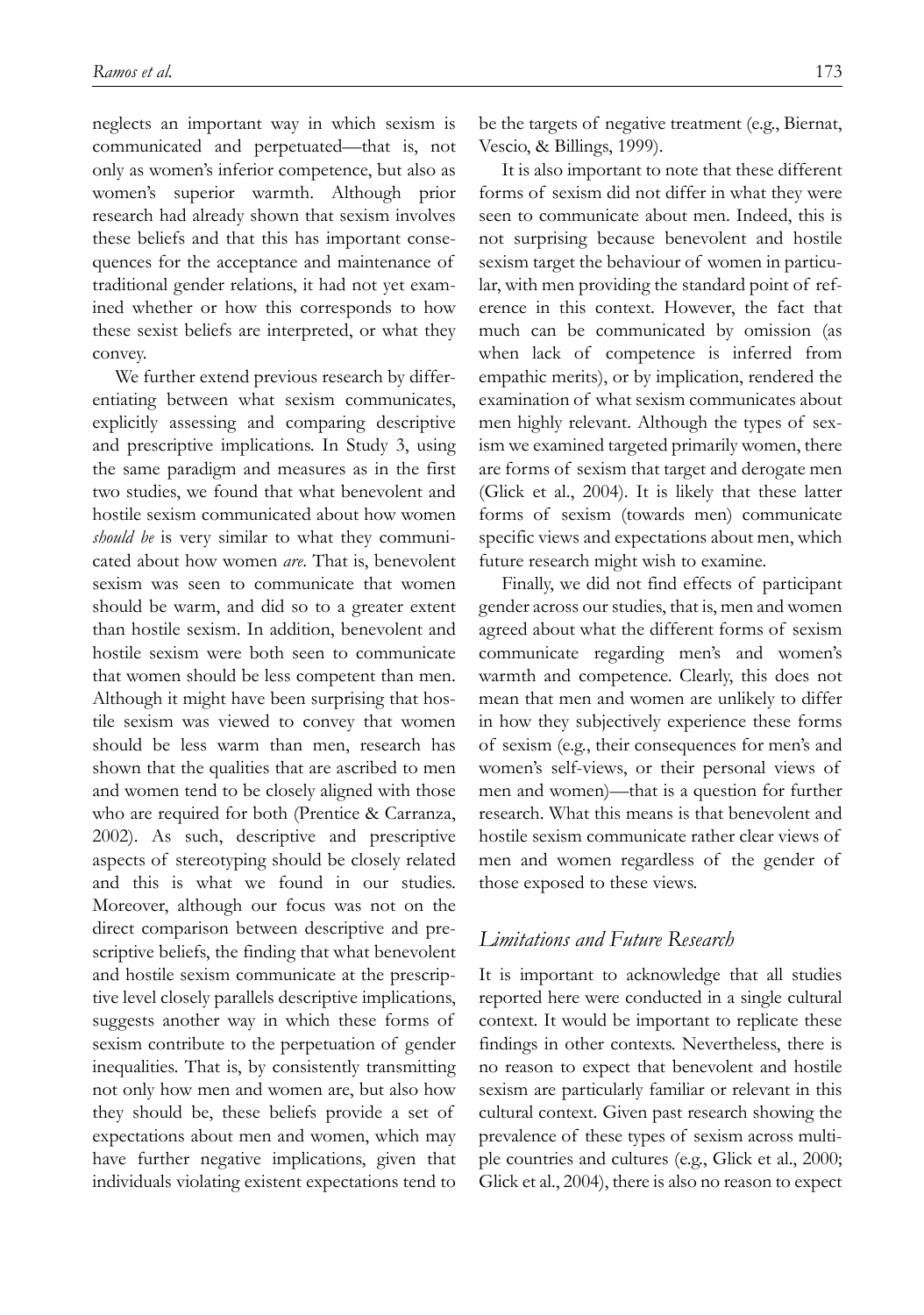that what benevolent and hostile sexism communicate is unique to our samples or context.

Our work only focused on the link between gender stereotypes and two particular forms of sexism, that is, hostile and benevolent sexism. We consider that an important contribution of our research was that we focused on more than one form of sexism, but the fact that others have remained unexamined is a limitation. Future research might wish to examine other forms of sexism or other forms of prejudice such as racism and whether communicating beliefs about their targets corresponds to the stereotypes on which they are based.

Another potential avenue for future research would be to examine whether sexist messages are perceived differently depending on the source conveying these messages. A future study manipulating whether the source was a man or a woman could introduce both status and power dynamics (Lammers et al., 2008), as well as an ingroup/ outgroup differentiation. It is likely that the intersection between these characteristics could dictate different perceptions and reactions to the sexist messages.

It is important to note that in everyday social life sexist messages might not be communicated as clearly and as explicitly as in our studies. These messages can be often camouflaged with other information, behaviour, or even by the context in which they occur. It would therefore be interesting for future research to examine the questions investigated in our studies in a more natural setting.5

Moreover, our research focused only on the communicative aspect and did not examine its further implications. One of the main conclusions from our studies was that the different forms of sexism (albeit not explicitly referring to any competence evaluations) communicate that women are less competent than men. It is thus vital to understand how the aspects communicated and identified in our research may relate to other outcomes related to perceived competence such as, for example, women's career aspirations. Women's perceived lack of competence (in comparison to men), when exposed to sexism, may explain for example why sexism decreases

women's leadership aspirations (see e.g., Barreto et al., 2010). These findings are therefore also relevant for the development of interventions aiming to address the poor representation of women in science or leadership positions.

#### *Conclusion*

Although prior research had shown that benevolent sexism has insidious effects, it had not yet demonstrated that expressing benevolent sexism may be a particularly successful way of spreading stereotypical expectations. Our findings show that benevolent sexism—which is subjectively positive and therefore often undetected as a form of sexism—communicates gender stereotypes at least as well as hostile sexism. This adds to other types of evidence which can be drawn upon to conclude that benevolent sexism is far from inoffensive. Indeed, it appears to be the ideal vehicle to communicate sexist beliefs in ways that remain uncensored.

In sum, this research adds to existing knowledge by identifying the specific stereotype content that is communicated by different forms of sexism. In this way, our work contributes to an improved understanding of how preconceived beliefs about gender are communicated and gender inequalities are perpetuated.

#### **Funding**

The author(s) disclosed receipt of the following financial support for the research, authorship, and/or publication of this article: This research was supported by a grant from the Portuguese Foundation for Science and Technology (PTDC/PSI-PSO/120015/2010) awarded to the second author. The first author was at Lisbon University Institute (ISCTE-IUL) when the work was carried out.

#### **Notes**

1. It is important to note that at a first glance some hostile sexism items may seem to communicate that women are competent (e.g., "Women seek to gain power by getting control over men" and "Many women are actually seeking special favours, such as hiring policies that favour them over men, under the guise of asking for 'equality'"). However, another underlying message of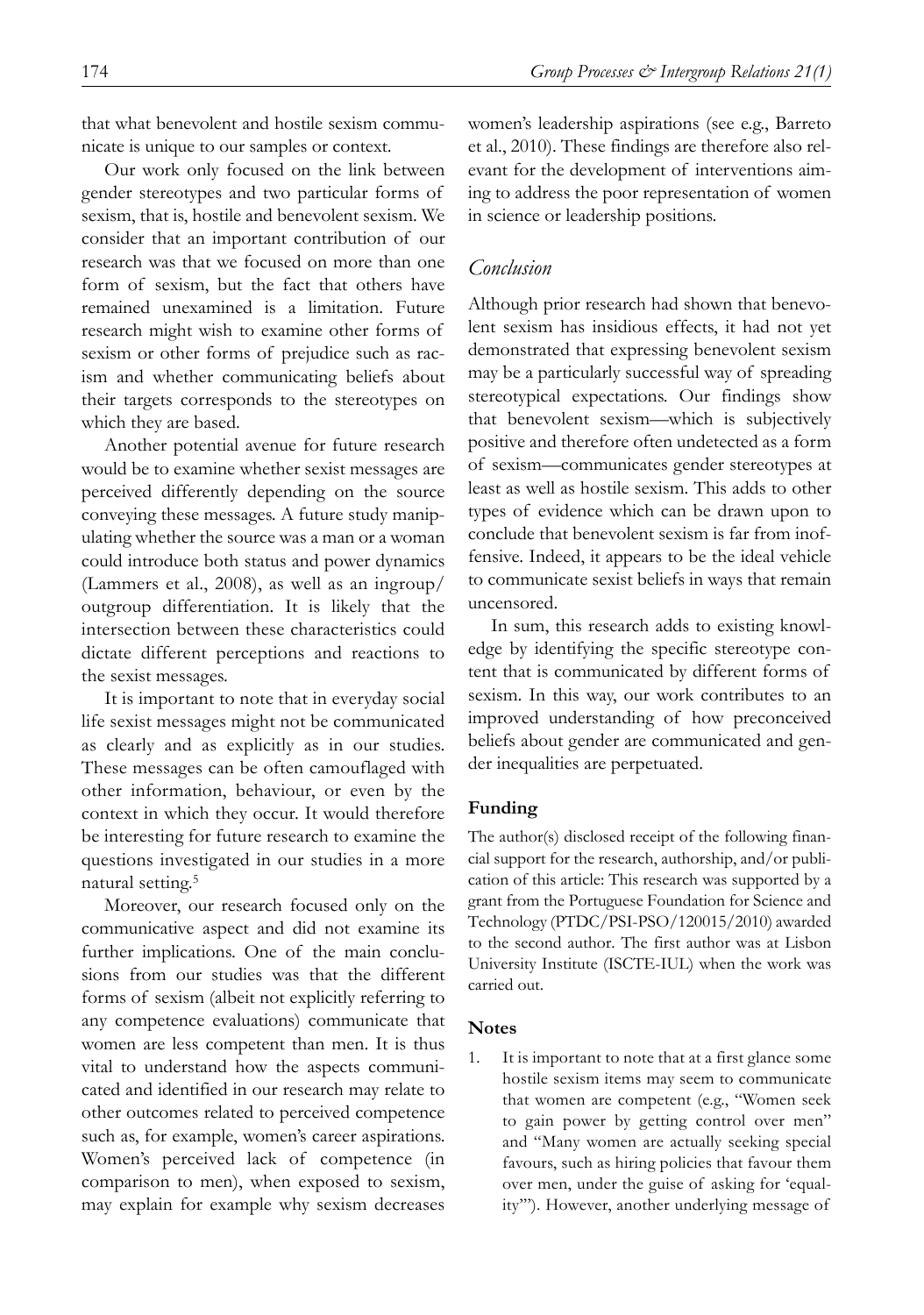these items is that in a fair competition women might not be able to challenge men and need to use deceiving strategies in order to obtain power and be able to compete with them. This interpretation should become stronger when these items are analysed together with the remaining hostile sexism items, which more clearly point in this direction.

- 2. This study had originally included a *gender equality* condition (with 52 participants) where we stressed similarities between men and women. The aim of including this condition was to have neutral statements to which we could compare the remaining sexism conditions. In hindsight, however, we felt that this was a poor choice given that individuals (especially men) might communicate that status relationships are fair and equalitarian in an attempt to hide women's disadvantage so the status quo can be maintained. As such, the differences between this condition and the benevolent and hostile sexism conditions were too many to allow for meaningful comparisons. We thus decided not to analyse the responses obtained in this condition. The complete data can be obtained from the authors upon request.
- 3. All attributes were selected according to two pilot studies examining their diagnosticity (as warmth or competence indicators) and valence. The first pilot study comprised 38 participants (27 females) that were invited to rate the extent to which each attribute (from a list of 220 attributes commonly used in stereotype research) was seen in Portuguese society as typically describing competence, sociability, or morality. In the second pilot study, we presented 40 participants (23 females) with a list of the most consensual attributes identified in the previous pilot. These participants were invited to rate the valence of each attribute. The most consensual attributes that were also more identical in valence were selected for this study.
- 4. Some previous research has made a further distinction between morality and sociability as separate aspects of warmth (see Leach, Ellemers, & Barreto, 2007). This is why we included items that reflected both sociability and morality traits when assessing warmth in the present research. However, a factor analysis showed that morality and sociability attributes loaded together in one factor and competence loaded in a separate factor. This probably reflects the fact that the distinction between sociability and morality is less relevant in

contexts where sexist beliefs are salient. Thus, we averaged across morality and sociability attributes to form a warmth dimension. This approach is consistent with Glick and Fiske's (1996) conceptualisation of warmth and was followed throughout this research.

5. We would like to thank an anonymous reviewer for this suggestion.

#### **References**

- Barreto, M., & Ellemers, N. (2005a). The burden of benevolent sexism: How it contributes to the maintenance of gender inequalities. *European Journal of Social Psychology*, *35*, 633–642. doi:10.1002/ ejsp.270
- Barreto, M., & Ellemers, N. (2005b). The perils of political correctness: Men's and women's responses to old-fashioned and modern sexist views. *Social Psychology Quarterly*, *68*, 633–642. doi:10.1177/019027250506800106
- Barreto, M., & Ellemers, N. (2013). Subtle sexism. In M. Ryan & N. Branscombe (Eds.), *The SAGE handbook of gender and psychology* (pp. 288–305). SAGE.
- Barreto, M., Ellemers, N., Piebinga, L., & Moya, M. (2010). How nice of us and how dumb of me: The effect of exposure to benevolent sexism on women's task and relational self-descriptions. *Sex Roles*, *62*, 532–544. doi:10.1007/s11199–009–9699–0
- Becker, J., & Wright, S. (2011). Yet another dark side of chivalry: Benevolent sexism undermines and hostile sexism motivates collective action for social change. *Journal of Personality and Social Psychology*, *101*, 62–77. doi:10.1037/a0022615
- Biernat, M., Vescio, T., & Billings, L. (1999). Black sheep and expectancy violation: Integrating two models of social judgment. *European Journal of Social Psychology*, *29*, 523–542. doi:10.1002/ (SICI)1099–0992(199906)29:4<523::AID-EJSP944>3.0.CO;2-J
- Bohner, G., Ahlborn, K., & Steiner, R. (2010). How sexy are sexist men? Women's perception of male response profiles in the Ambivalent Sexism Inventory. *Sex Roles*, *62*, 568–582. doi:10.1007/ s11199–009–9665-x
- Borenstein, M., Hedges, L., Higgins, J., & Rothstein, H. (2005). Comprehensive meta-analysis (Version 2) [Computer software]. Englewood, NJ: Biostat.
- Cohen, J. (1990). Things I have learned (so far). *American Psychologist*, *45*, 1304–1312. doi:10.1037/0003- 066X.45.12.1304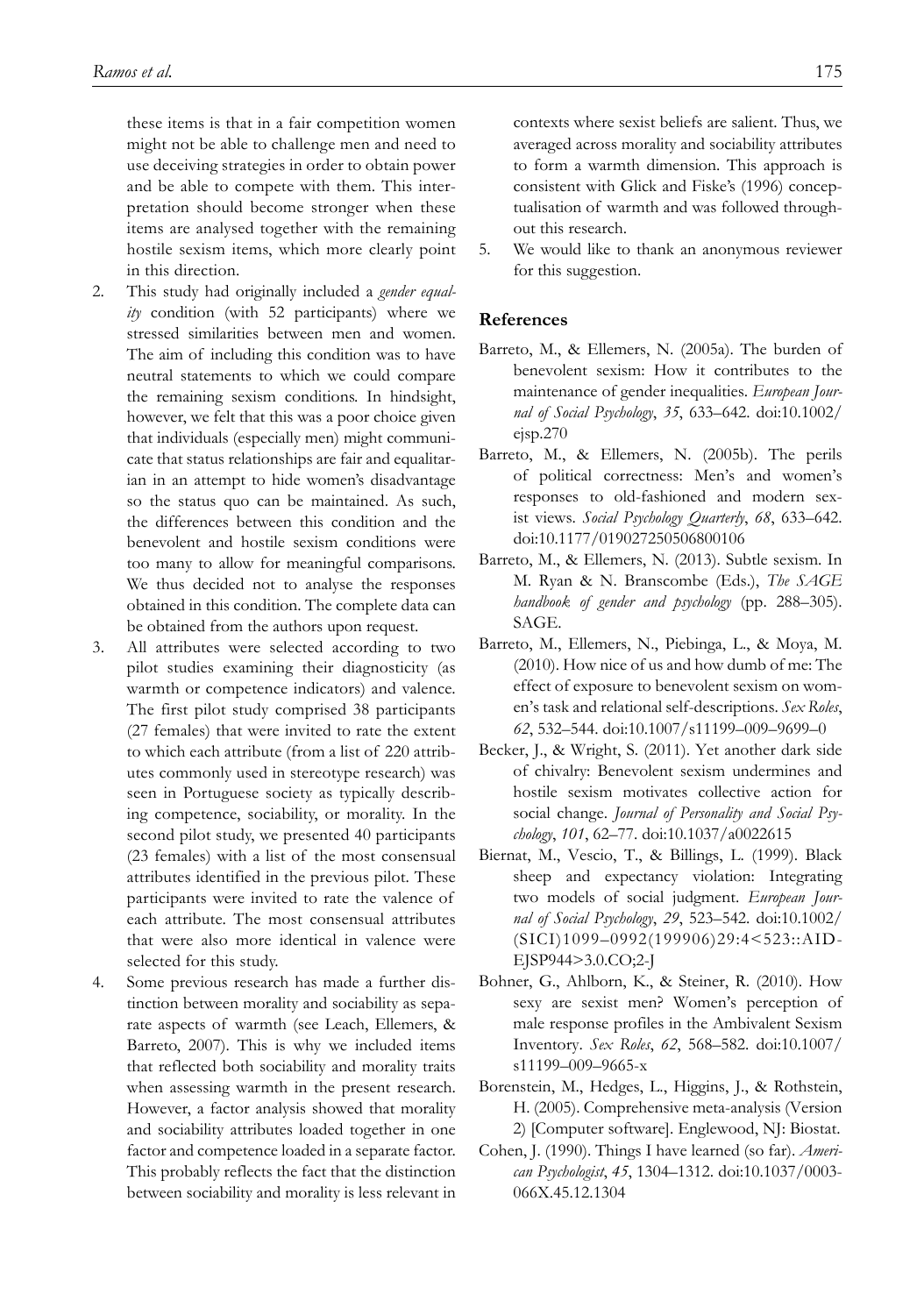- Cuddy, A., Fiske, S., & Glick, P. (2008). Warmth and competence as universal dimensions of social perception: The stereotype content model and the BIAS map. *Advances in Experimental Social Psychology*, *40*, 61–149. doi:10.1016/S0065– 2601(07)00002–0
- Dardenne, B., Dumont, M., & Bollier, T. (2007). Insidious dangers of benevolent sexism: Consequences for women's performance. *Journal of Personality and Social Psychology*, *93*, 764–779. doi:10.1037/0022– 3514.93.5.764
- Ellemers, N., & Barreto, M. (2009). Collective action in modern times: How modern expressions of prejudice prevent collective action. *Journal of Social Issues*, *65*, 735–754. doi:10.1111/j.1540– 4560.2009.01621.x
- Fiske, S., Cuddy, A., Glick, P., & Xu, J. (2002). A model of (often mixed) stereotype content: Competence and warmth respectively follow from perceived status and competition. *Journal of Personality and Social Psychology*, *82*, 878–902. doi:10.1037/0022– 3514.82.6.878
- Fiske, S., & Glick, P. (1995). Ambivalence and stereotypes cause sexual harassment: A theory with implications for organizational change. *Journal of Social Issues*, *51*, 97–115. doi:10.1111/j.1540-4560.1995. tb01311.x
- Gill, M. J. (2004). When information does not deter stereotyping: Prescriptive stereotyping can foster bias under conditions that deter descriptive stereotyping. *Journal of Experimental Social Psychology*, *40*, 619–632. doi:10.1016/j.jesp.2003.12.001
- Glick, P., Diebold, J., Bailey-Werner, B., & Zhu, L. (1997). The two faces of Adam: Ambivalent sexism and polarized attitudes toward women. *Personality and Social Psychology Bulletin*, *23*, 1323–1334. doi:10.1177/01461672972312009
- Glick, P., & Fiske, S. (1996). The Ambivalent Sexism Inventory: Differentiating hostile and benevolent sexism. *Journal of Personality and Social Psychology*, *70*, 491–512. doi:10.1037/0022–3514.70.3.491
- Glick, P., & Fiske, S. (2001). An ambivalent alliance: Hostile and benevolent sexism as complementary justifications for gender inequality. *American Psychologist*, *56*, 109–118. doi:10.1037/0003-066X.56.2.109
- Glick, P., & Fiske, S. (2011). Ambivalent sexism revisited. *Psychology of Women Quarterly*, *35*, 530–535. doi:10.1177/0361684311414832
- Glick, P., Fiske, S. T., Mladinic, A., Saiz, J. L., Abrams, D., Masser, B., . . . López, W. L. (2000). Beyond

prejudice as simple antipathy: Hostile and benevolent sexism across cultures. *Journal of Personality and Social Psychology*, *79*, 763–775. doi:10.1037/0022– 3514.79.5.763

- Glick, P., Lameiras, M., Fiske, S. T., Eckes, T., Masser, B., Volpato, C., . . . Castro, Y. R. (2004). Bad but bold: Ambivalent attitudes toward men predict gender inequality in 16 nations. *Journal of Personality and Social Psychology*, *86*, 713–728. doi:10.1037/0022–3514.86.5.713
- Glick, P., Sakalli-Ugurlu, N., Ferreira, M. C., & Souza, M. A. (2002). Ambivalent sexism and attitudes toward wife abuse in Turkey and Brazil. *Psychology of Women Quarterly*, *26*, 292–297. doi:10.1111/1471–6402.t01–1–00068
- Hegarty, P., & Pratto, F. (2001). The effects of social category norms and stereotypes on explanations for intergroup differences. *Journal of Personality and Social Psychology*, *80*, 723–735. doi:10.1037/0022– 3514.80.5.723
- Jost, J., & Kay, A. (2005). Exposure to benevolent sexism and complementary gender stereotypes: Consequences for specific and diffuse forms of system justification. *Journal of Personality and Social Psychology*, *88*, 498–509. doi:10.1037/0022- 3514.88.3.498
- Kay, A., Day, M., Zanna, M., & Nussbaum, A. (2013). The insidious (and ironic) effects of positive stereotypes. *Journal of Experimental Social Psychology*, *49*, 287–291. doi:10.1016/j.jesp.2012.11.003
- Kervyn, N., Bergsieker, H., & Fiske, S. (2012). The innuendo effect: Hearing the positive but inferring the negative. *Journal of Experimental Social Psychology*, *48*, 77–85. doi:10.1016/j.jesp.2011.08.001
- Kilianski, S., & Rudman, L. (1998). Wanting it both ways: Do women approve of benevolent sexism? *Sex Roles*, *39*, 333–352. doi:10.1023/A:1018814924402
- Lammers, J., Galinsky, A. D., Gordijn, E. H., & Otten, S. (2008). Illegitimacy moderates the effects of power on approach. *Psychological Science*, *19*, 558– 564. doi:10.1111/j.1467-9280.2008.02123.x
- Leach, C., Ellemers, N., & Barreto, M. (2007). Group virtue: The importance of morality (vs. competence and sociability) in the positive evaluation of in-groups. *Journal of Personality and Social Psychology*, *93*, 234–249. doi:10.1037/0022– 3514.93.2.234
- Masser, B., & Abrams, D. (1999). Contemporary sexism. *Psychology of Women Quarterly*, *23*, 503–517. doi:10.1111/j.1471–6402.1999.tb00378.x